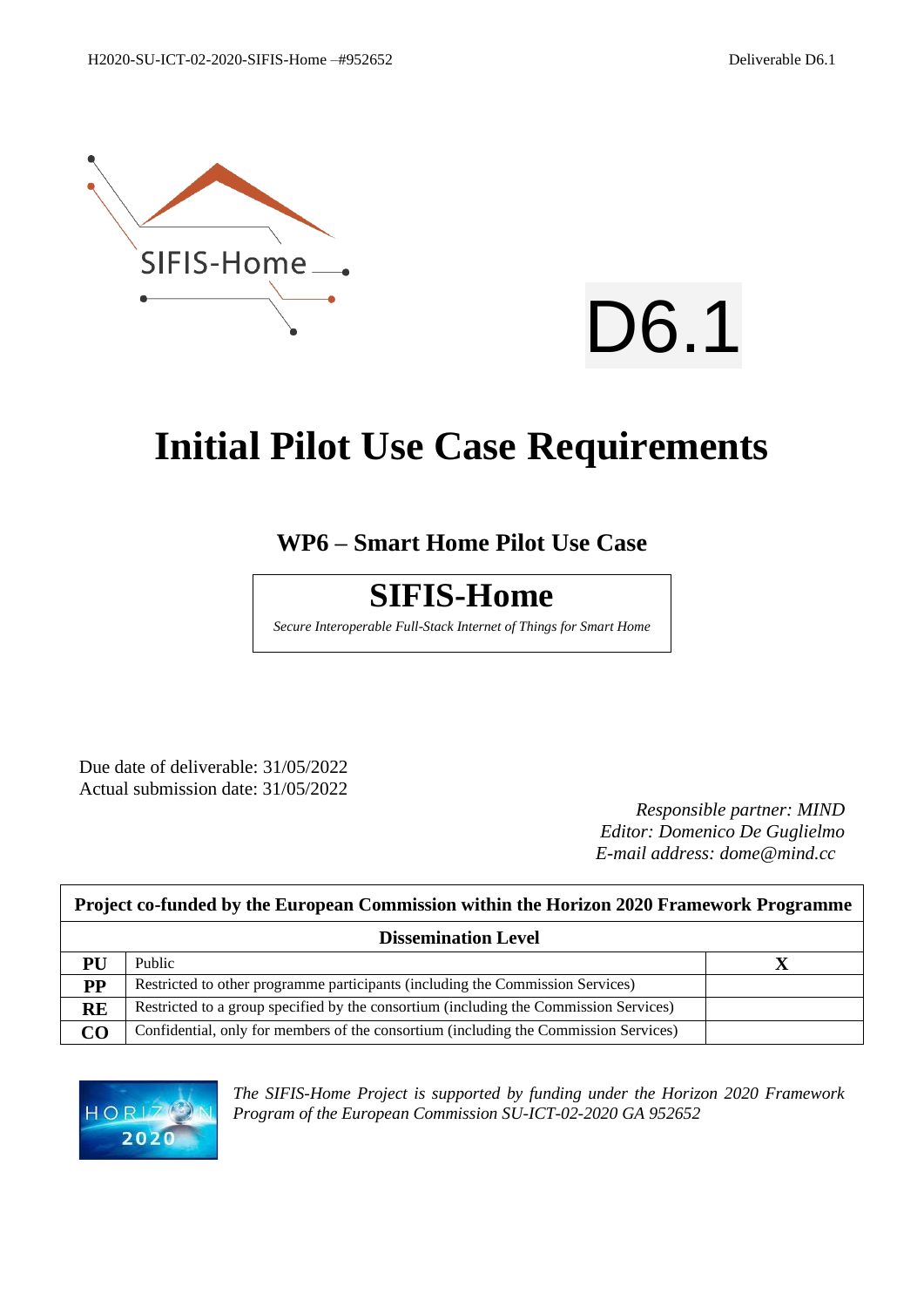## **Authors:** Domenico De Guglielmo (MIND), Samuli Stenudd (RIO) Jukka Aittakumpu (RIO)

**Approved by:** Valerio Frascolla (INT), Riccardo Coppola (POL)

## **Revision History**

| <b>Version</b> | <b>Date</b> | <b>Name</b>                                   | <b>Partners</b> | <b>Section Affected</b><br><b>Comments</b> |
|----------------|-------------|-----------------------------------------------|-----------------|--------------------------------------------|
| 0.1            | 1/4/22      | <b>ToC</b> Provided                           | <b>MIND</b>     | All                                        |
| 0.2            | 10/4/22     | <b>Inserted Mind</b><br>Architecture          | <b>MIND</b>     | All                                        |
| 0.2            | 12/4/22     | Inserted RIO and CEN<br>device specifications | <b>CEN</b>      | 4                                          |
| 0.3            | 25/4/22     | Updated RIO architecture<br>specification     | <b>RIO</b>      | 4                                          |
| 0.4            | 10/5/22     | Inserted use case<br>requirements             | <b>MIND</b>     | 6                                          |
| 0.5            | 20/5/22     | Ready for review                              | <b>MIND</b>     | All                                        |
| 1.9            | 28/5/22     | Ready to submit                               | MIND, INT       | All                                        |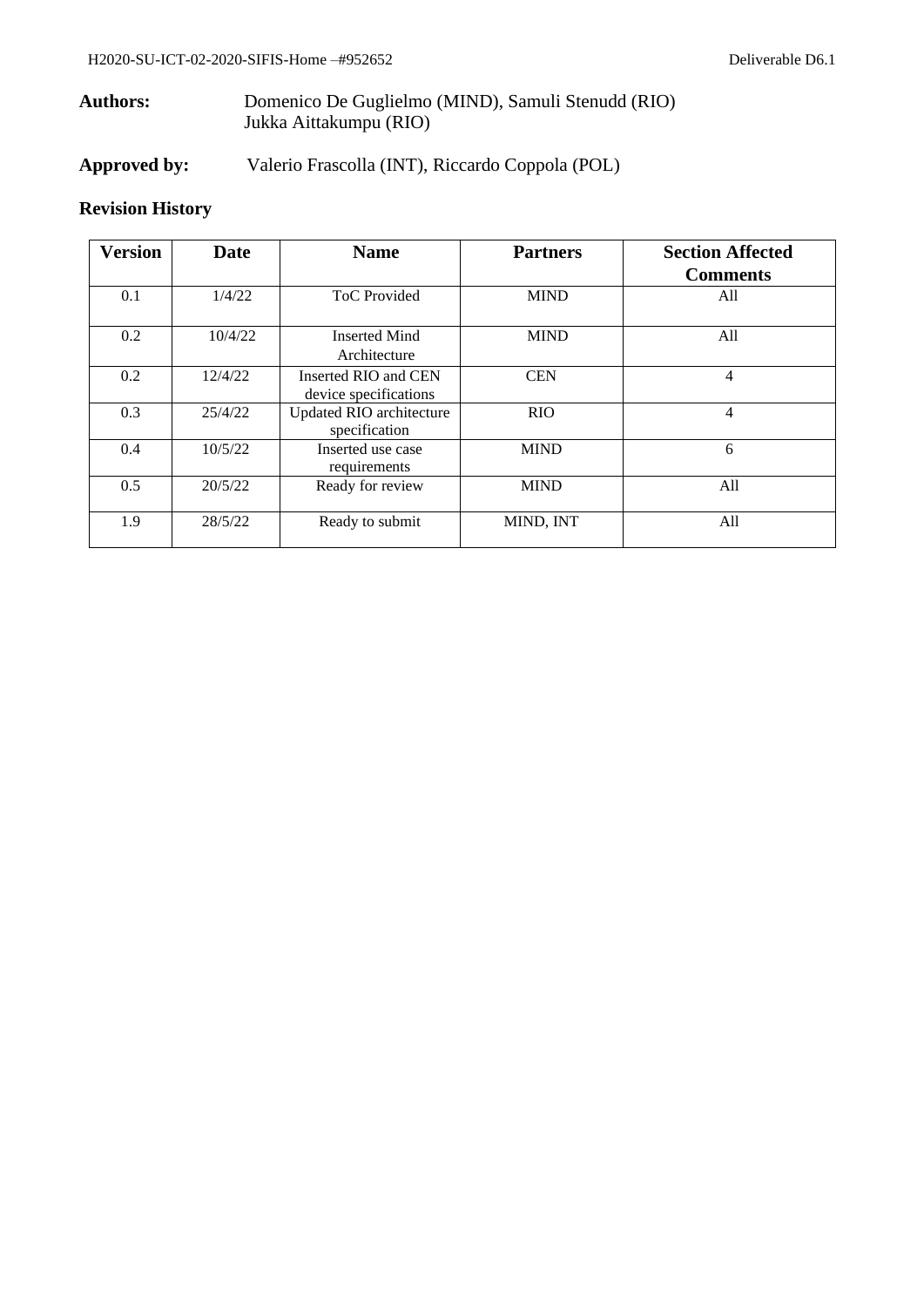## <span id="page-2-0"></span>**Executive Summary**

This deliverable describes the activity of requirement gathering for the SIFIS-Home pilot architecture. The deliverable reports the specification of the devices which are candidate to be used in the use case architecture, reporting thus the specification of components from MIND and RIOTS, together with considerations on how to generalize the use case to other off-the-shelves devices. Subsequently, the deliverable reports a set of requirements and their link with the requirements and use cases reported in D1.2, explaining how the pilot will serve in the validation of the functional requirements.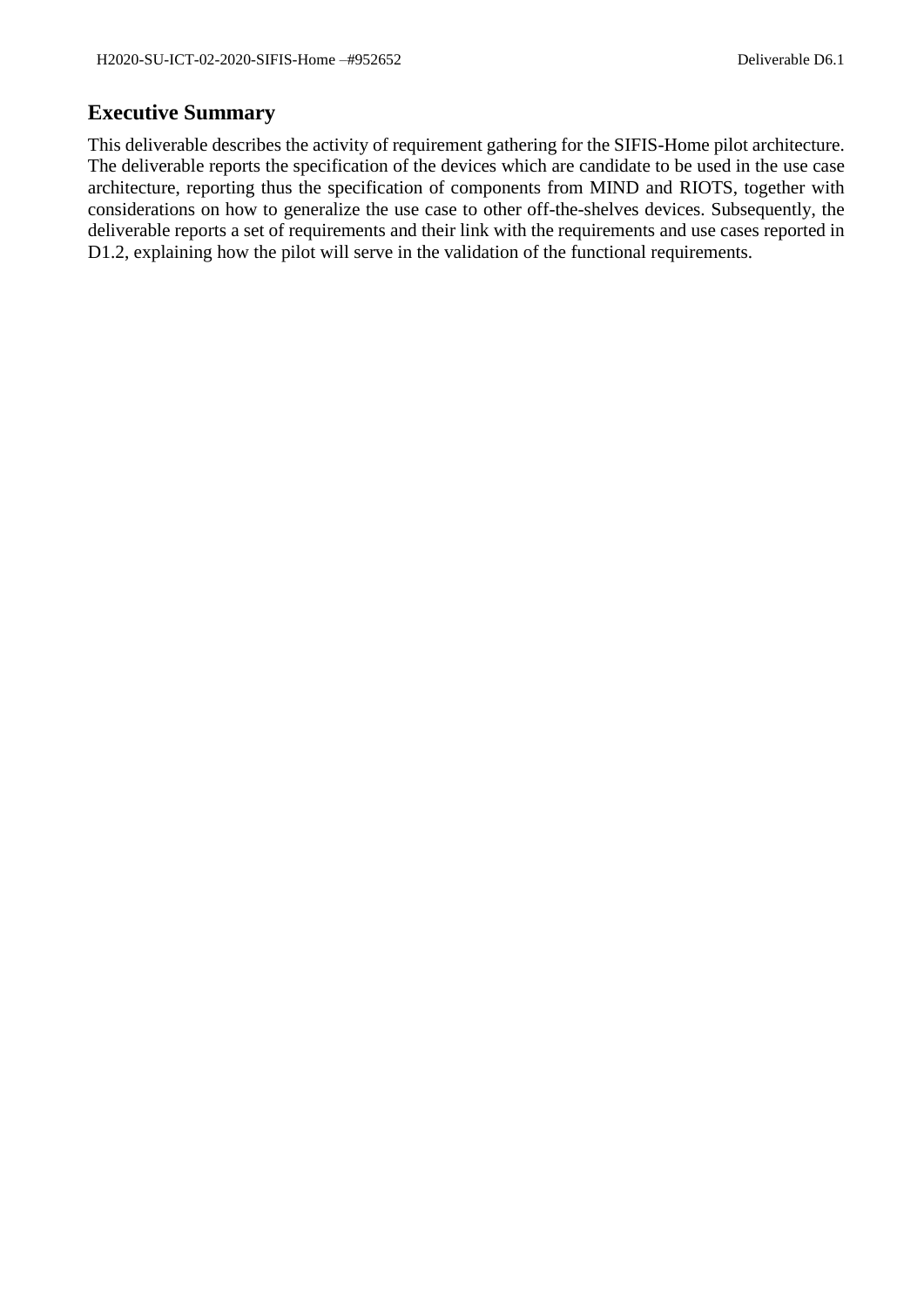## **Table of contents**

| 1. |                                                                                           |  |
|----|-------------------------------------------------------------------------------------------|--|
| 2. |                                                                                           |  |
|    |                                                                                           |  |
|    |                                                                                           |  |
|    |                                                                                           |  |
|    |                                                                                           |  |
|    |                                                                                           |  |
|    |                                                                                           |  |
| 3. |                                                                                           |  |
|    |                                                                                           |  |
|    |                                                                                           |  |
|    |                                                                                           |  |
| 4. |                                                                                           |  |
| 5. |                                                                                           |  |
|    |                                                                                           |  |
|    |                                                                                           |  |
|    |                                                                                           |  |
|    | Being alerted if motion sensors detect people presence while the House is in away mode 16 |  |
|    |                                                                                           |  |
|    |                                                                                           |  |
|    |                                                                                           |  |
|    |                                                                                           |  |
|    |                                                                                           |  |
|    | Policy engine: show that actions are not executed if not allowed (CNR, RIOTS)23           |  |
|    |                                                                                           |  |
|    |                                                                                           |  |
|    |                                                                                           |  |
|    |                                                                                           |  |
|    |                                                                                           |  |
|    |                                                                                           |  |
|    |                                                                                           |  |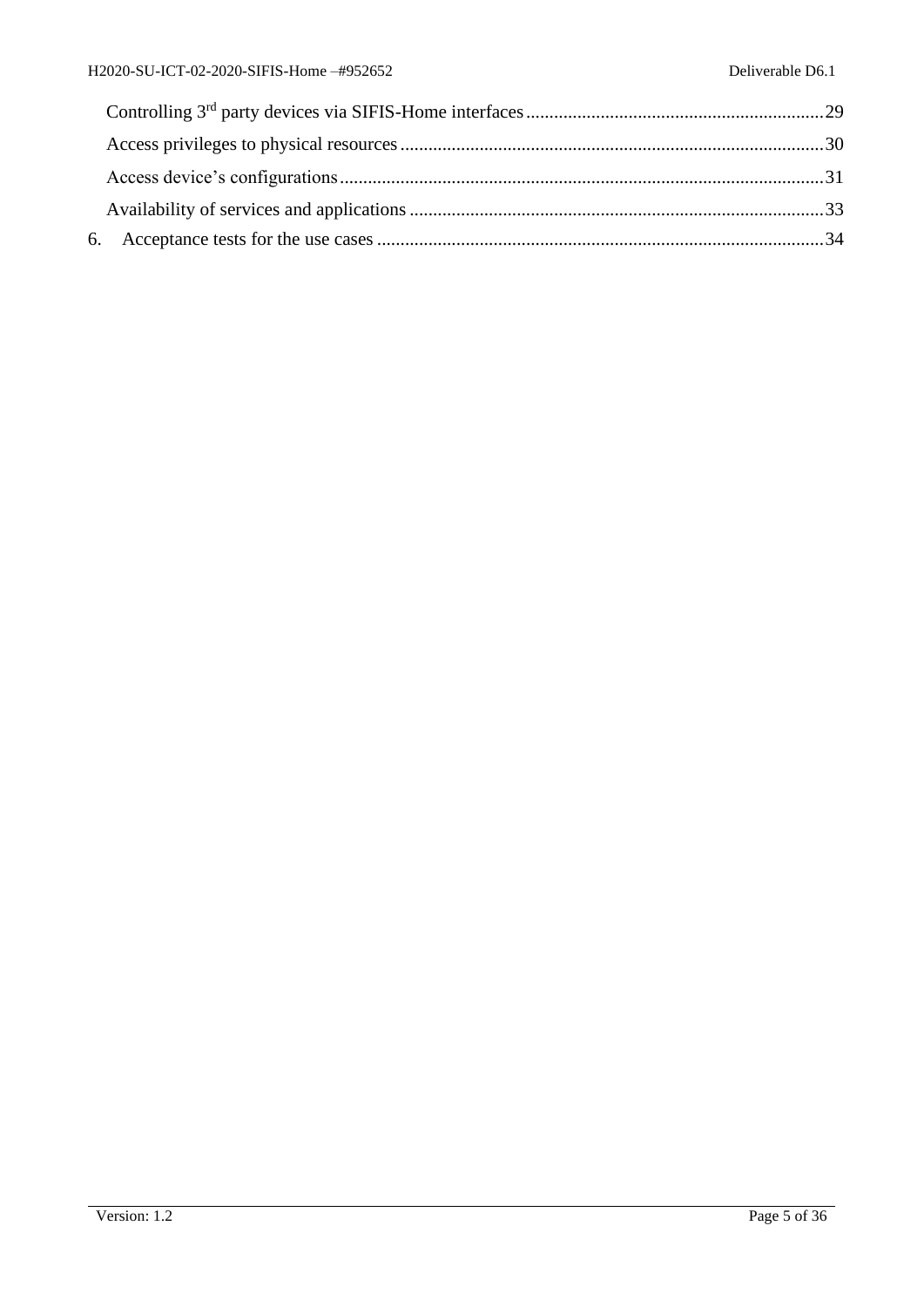## <span id="page-5-0"></span>**1. Introduction**

This deliverable is the result of the initial work that we performed in task T6.1 and task T6.2, i.e., the WP6 tasks devoted to defining the smart home use cases of the project and providing their functional, non-functional and security requirements. The structure of the deliverable is as follows. First, we provide a detailed overview of Mind and Riots, the commercial smart home solutions provided by SIFIS-Home partners MIND and RIOTS. We describe their architectures, the devices they rely on as well as their limitations and weaknesses. Second, we report the list of different devices that we are going to use in the pilot highlighting their type (SD or NSSD). Then, we describe all the different smart home use cases that we identified. For each one of them, we highlight the list of involved devices, the nonfunctional and the security requirements. Finally, we report the list of tests that we plan to perform to verify that the requirements of the use cases are satisfied. Then, we conclude the deliverable.

## <span id="page-5-1"></span>**2. MIND**

Mind is a commercial solution that targets the luxury smart home market. Mind provides several features ranging from automatic lighting, temperature and irrigation control to energy consumption monitoring and control of multimedia devices. In addition, Mind allows to control the devices inside the house from a remote side and offers advanced features such as face recognition and an advanced alarm system that relies on people and object detection. Also, Mind allows its users to control the house through voice commands. Differently from the majority of smart home solutions present in the market, Mind is a distributed multi-gateway solution. In detail, Mind relies on having a number of Mind Cubes (i.e., the Mind gateway device) installed inside the house of every customer. This allows Mind to overcome the *Single Point of Failure* (SPOF) problem of classical single-gateway smart home solution. In addition, Mind has been designed in such a way that i) it does not require wires to interconnect its devices and ii) it is able to properly work even when there is no Internet connection available. Finally, all the house managing tasks are executed on the Mind cubes. Hence, Mind does not depend on cloud services to offer its main functionalities.

## *System architecture and limits of MIND*

<span id="page-5-2"></span>This section provides a detailed overview of the system architecture of Mind. First, we describe the Mind Cube, i.e., the Mind gateway, reporting its features and its hardware capabilities. Second, we provide a description of Mind Actuators. Then, we describe the network architecture of Mind and describe the different services used by Mind to provide its functionalities. Finally, we conclude the section highlighting the limitations of Mind that SIFIS-HOME components allow to overcome.

#### <span id="page-5-3"></span>**Mind Cube**

Mind has been designed with the goal to provide a smart home solution that i) does not require to install wires to interconnect smart home devices, ii) has no Internet/cloud dependence to provide its functionalities and iii) provides advanced ML-based features. For being able to satisfy such requirements, Mind developed a powerful custom device, named Mind Cube, having the following characteristics:

## • **Computational capabilities**

- o Nvidia Jetson TX2 SoM providing:
	- Quad-core ARM A57 CPU
	- 8GB DDR4 RAM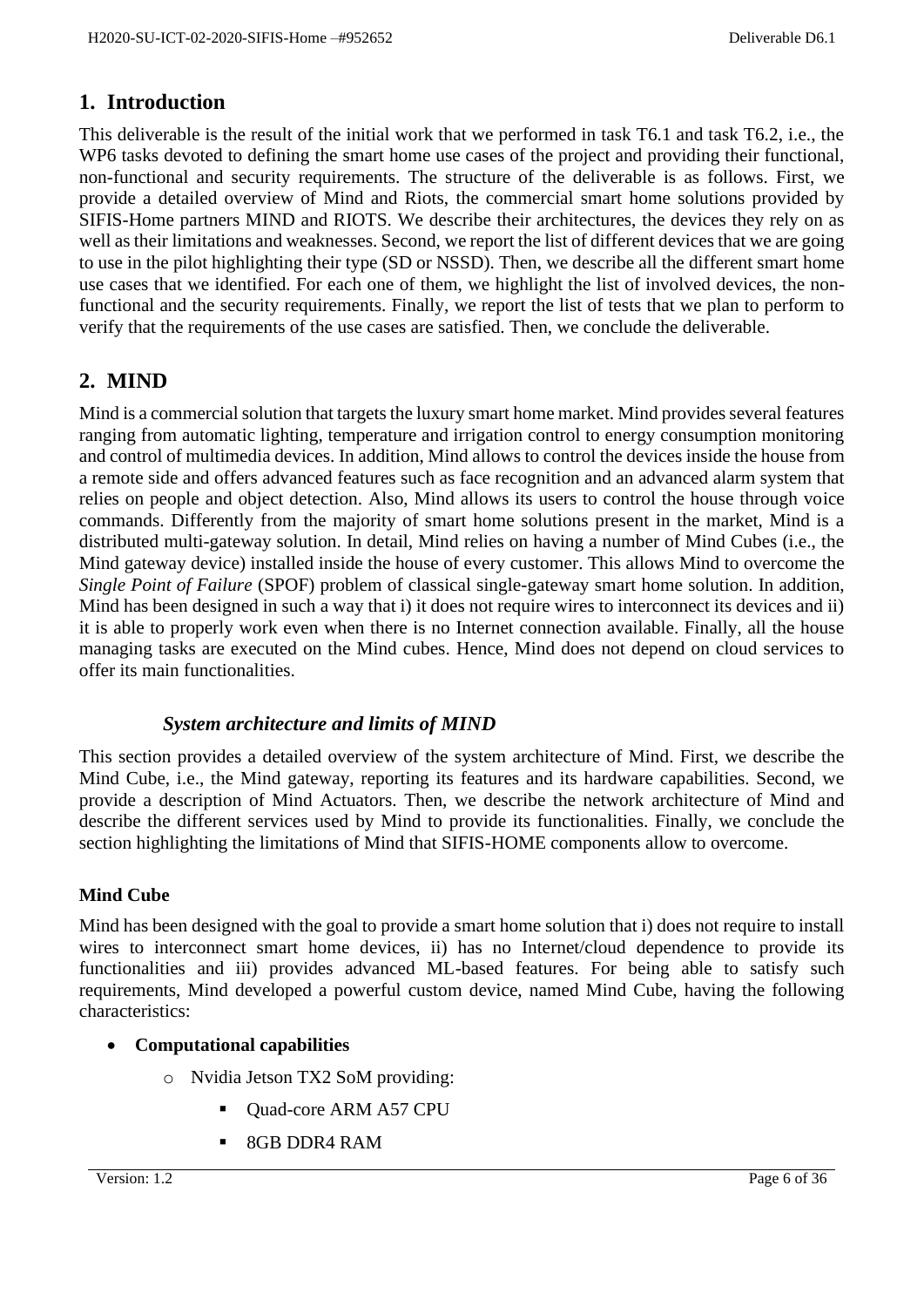- 32GB eMMC
- NVIDIA Pascal™ GPU architecture with 256 NVIDIA CUDA cores
- **Integrated Image Signal Processor**
- o **Network capabilities**
	- BRCM4354/CYW4354 WiFi Adapter
		- 802.11  $\frac{\text{ac}}{\text{b}}\frac{g}{\text{n}}$  2x2 MIMO 867 Mbps
	- Texas WL1837 WiFi Adapter
		- 802.11  $\frac{\text{ac}}{\text{b}}\frac{g}{\text{n}}$  2x2 MIMO 100 Mbps
	- Qualcomm Atheros QCA9882 WiFi Adapter
		- 802.11  $\frac{\text{ac}}{\text{b}}\frac{g}{\text{n}}$  2x2 MIMO 867 Mbps
	- Broadcom BRCM 89610 1 Gbps Ethernet Controller
	- **Telit LE910 4G/LTE Modem**
	- Bluetooth connectivity
- o **Sensors:** 
	- 2x Bosch BME680 I2C Temperature, Humidity and Pressure sensor
	- 2x Panasonic AMG8883 8x8 pixels thermal camera sensor
	- 2x Texas OPT3002 Brightness Sensor
	- 1x NGM2116 CH4 Detector (on-off output)
	- 1x TGS5141 CO Sensor (ppm output)
- o **Cameras:**
	- $2x$  IMX290 Ultra Low-light Full HD image sensors
- o **Lighting and user-notification devices:**
	- 2-channels LED Spotlight
	- 6x RGBW Neopixel Leds
	- Dali Master
- o **Audio**
	- 4 piezo-microphones array with beamforming capability (XMOS XVF3000 Audio processor)
	- 4/8 Ohm 2W External Speaker output

As it can be observed, Mind Cube is able to execute several tasks in parallel having a significant amount of computational power and memory available. Also, being equipped with a 256-core GPU, it can execute very complex ML tasks analysing data acquired from the microphones and the High-Definition Cameras. The Wi-Fi, Bluetooth and LTE interfaces are used to i) allow Cube-to-Cube communication, ii) communicate with the other devices of the house and iii) communicate with the Internet in case the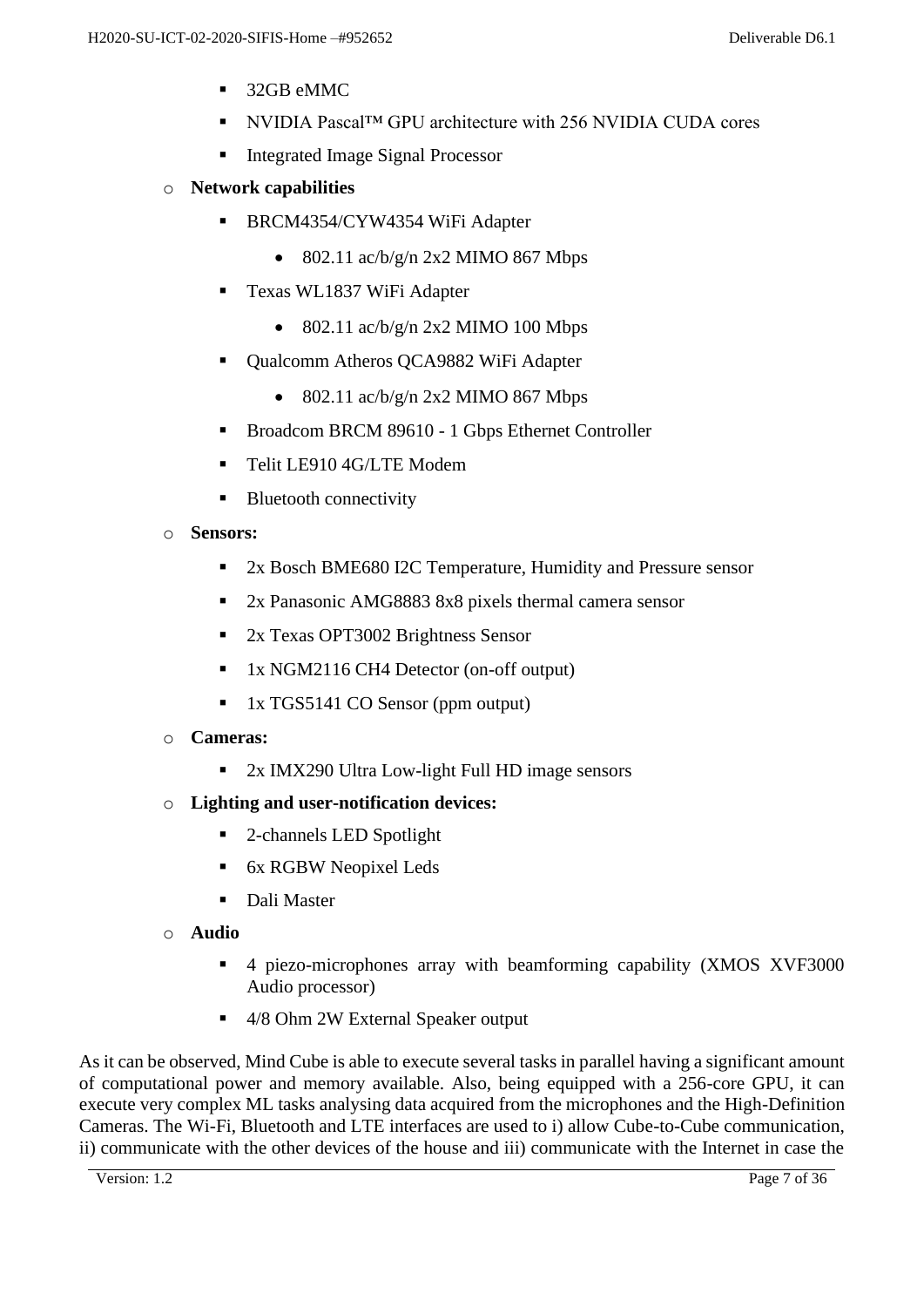main Internet connection experiences a failure. Mind cube allows to monitor temperature, humidity, pressure as well as brightness, CH4 and CO. Also, it can be used as a notification device using its spotlight, its led and its speaker.

#### <span id="page-7-0"></span>**Mind Actuators**

Mind makes use of several Wi-Fi actuators for being able to control and monitor the energy consumption of the lights, sockets, shutters and appliances installed inside the house. The actuators are simple devices that are composed of a number of output and input channels and a Wi-Fi module (ESP8266). The actuators allow to turn on and off the appliances/light/sockets they are attached to. Also, they can measure and report the energy consumption of the attached devices. Finally, using the input channels of the actuators it is possible to detect the state of attached buttons and bistable buttons as well as the state of window and door contact sensors. The actuators can be configured to connect to any Wi-Fi network. In Mind they are connected to a Wi-Fi network created by the Mind Cubes (see below).

#### <span id="page-7-1"></span>**Mind Network architecture**

Mind is a multi-gateway solution that relies on installing a number of Mind cubes inside every house, as shown in Figure 1.



**Figure 1.** Mind network architecture

As it can be observed, Mind Cubes are present in the main rooms of the House and are interconnected through a Wi-Fi multi-hop mesh network (IBSS mode). Also, if available, the Cubes also connect to the customer Wi-Fi Network and communicate with the smart home devices of the customer. Finally, every Cube uses one of the available Wi-Fi interfaces, in Access Point mode, to create a dedicated Wi-Fi network to which the Wi-Fi actuators deployed in the house connect to. Please note that in case one of the Cubes experiences a failure, the actuators can connect to another Cube that is still operational and, hence, continue to provide their functionality to the user. It can be observed that every Cube is also equipped with an additional cellular modem that is used to connect to the Internet in case the main house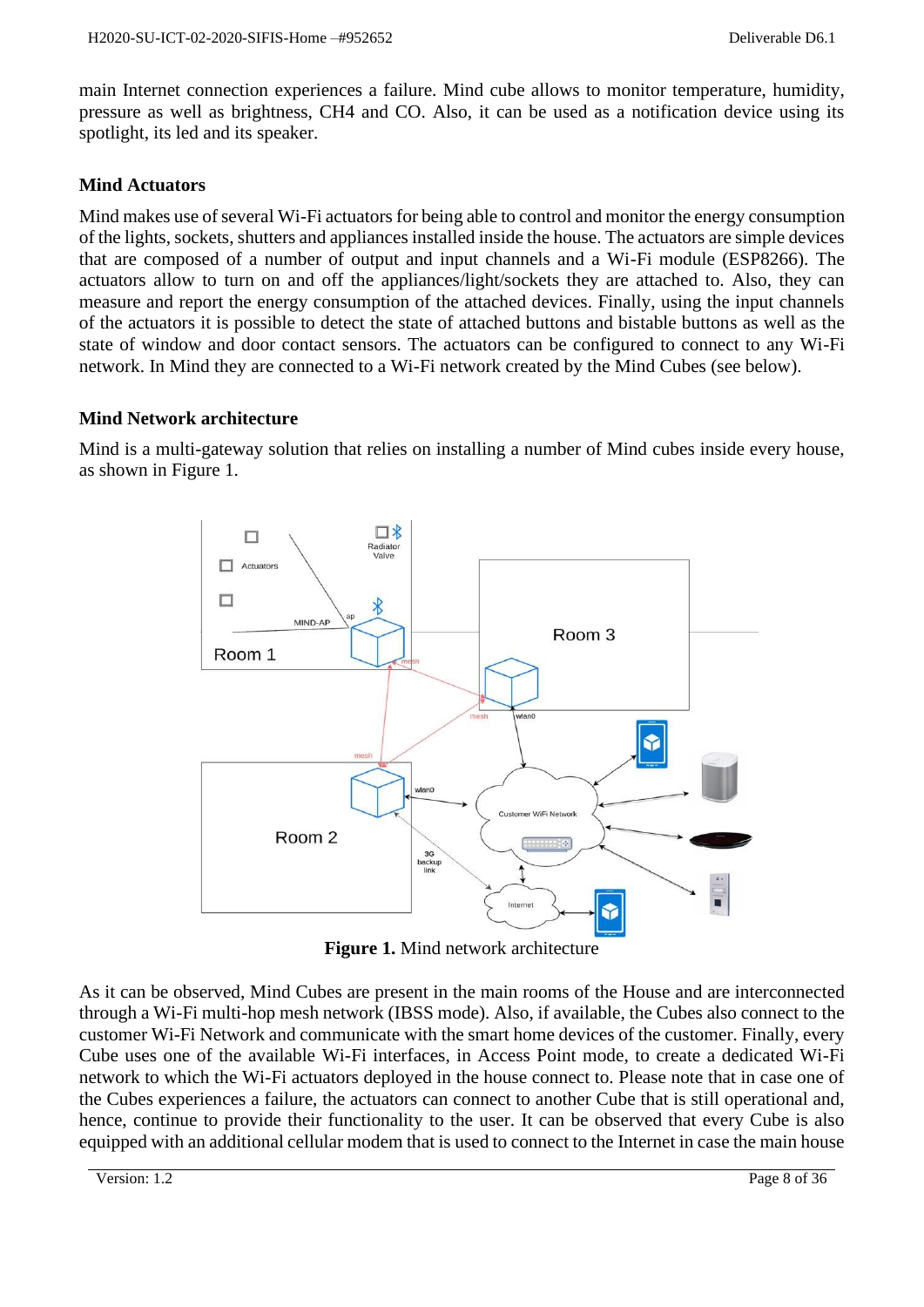connection to the Internet experiences problems or poor performance.

#### <span id="page-8-0"></span>**Mind services**

Mind Cubes run Cube services and House services. Cube services are simple services that make use of the sensors and hardware components present on every Mind Cube. Conversely, House services are usually complex services that take care to acquire, aggregate and use information from several different Mind Cubes.

## <span id="page-8-1"></span>*Limits of MIND*

Although Mind allows new House and Cube services to be deployed in the system, currently this operation is only allowed to Mind operators, due to the concern of installing malicious or bad quality software, which might cause security and safety issues. For this reason, currently Mind is closed to third party developers, which becomes a limit for Smart Home enthusiasts that might desire a higher level of customization. Besides, the Mind framework has not been developed following a security-by-design and, although it includes basic protection mechanisms, the current framework is potentially prone to security attacks coming from the network, from the interaction with third party devices and is not resilient to device corruption.

## <span id="page-8-2"></span>**3. Riots**

Riots is a commercial IoT solution that is used in the building automation and control market. Riots is focused on apartment buildings and uses a cloud service (Riots Cloud) and several different devices to offer the following capabilities:

- Follow and control indoor conditions
- Follow and control air conditioning units
- Detect water leaks and other important states
- Connect water and electricity meters to the Internet

Riots devices are usually in spaces where their data needs to be able to be monitored or controlled around the clock. Riots Cloud makes remote monitoring and controlling possible by offering a wide range of settings including:

- Controlling devices securely anywhere, anytime
- Comprehensive, device-based history data
- User rights sharing
- Devices' online status
- Firmware updates
- Remote device reboot
- **Alerts**

Riots Cloud is available as a browser and as a mobile app. The real-time analysis of the flow of data coming from the devices enables shorter reaction time in the event of possible malfunctions and situations where quick maintenance is needed. Cloud service can also harness computational AI-features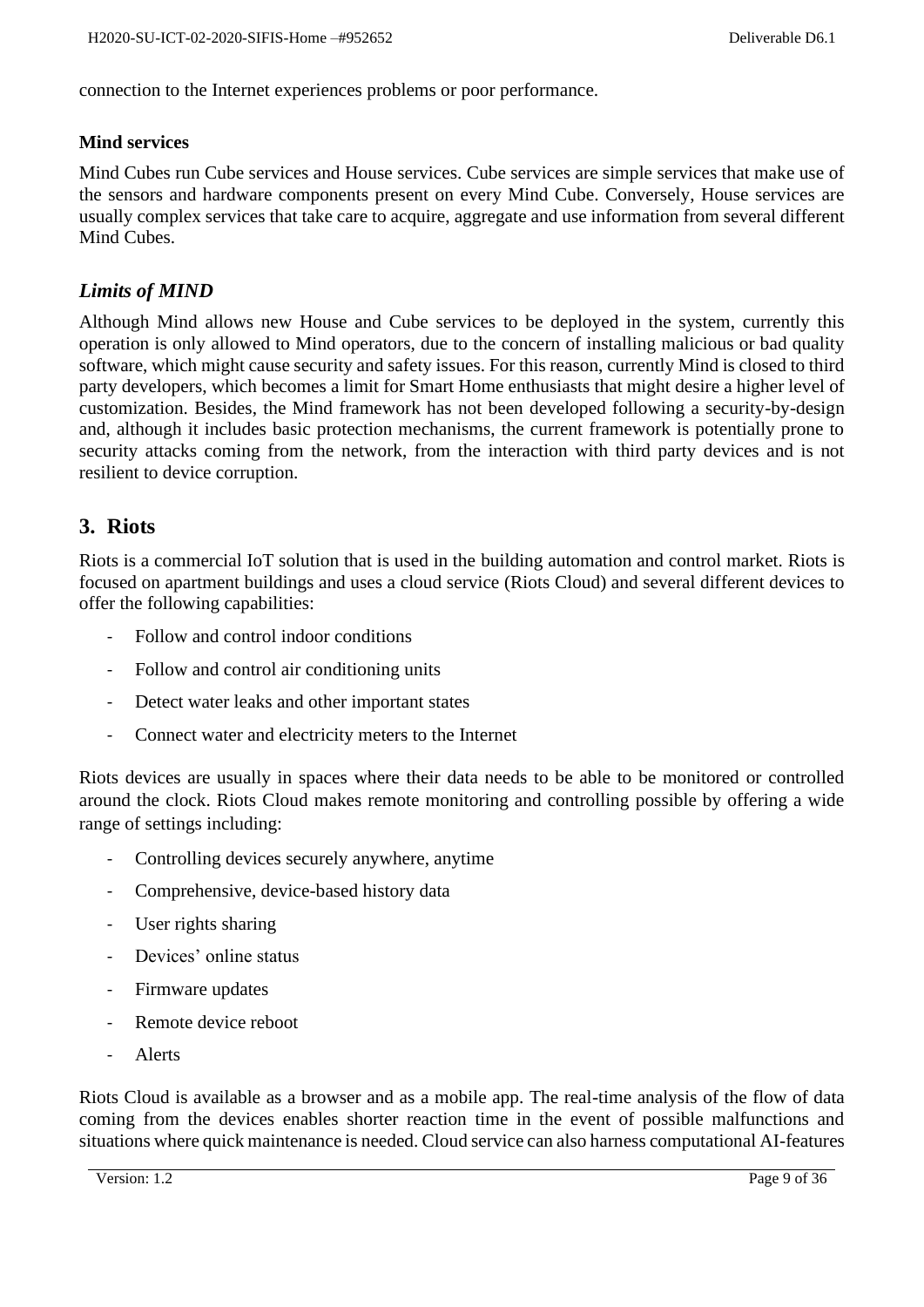to make predictions and deductions from large amounts of data. It is especially used for administrative purposes, whereas tenants of the apartment buildings where Riots automation systems have been installed use mainly the mobile app.

Riots Mobile is especially useful for the tenants since it is easy-to-use, provides the right information in real-time and can be accessed on both iOS and Android platforms. User rights can be shared to a specific apartment or space for a chosen period ranging from hours to days and months.

Making maintenance more convenient, Riots devices can be updated remotely from Riots Cloud. The current firmware version is shown as a comparison to the latest available version. If user has the correct rights, they can update the device's firmware.

Sometimes devices act up and the connection is lost. Riots Cloud provides alerts, for example, to lost internet connection making it easy to spot device failures. An option to reboot devices is offered to fix connection issues. However, this does not always guarantee the connection gets restored or fixed. It is important to consider the installation location of a device in case of a failure. The easier it is to reach the device physically, the faster it is to fix or replace the broken device.

Users can activate email and text message alerts for almost any feature (as in value). Depending on devices, these features differ slightly from each other. For example, temperature alerts can be set according to lowest and highest value and certain features can send alerts when they are switched on or off.

#### <span id="page-9-0"></span>*Riots architecture*

Based on Mama and Apartment devices, Riots architecture (Image 1) relies on a wireless connection between the devices and a secure Internet connection from Mama to the Riots Cloud service. All additional devices inside an apartment are connected to its Apartment device.

Each Apartment device is independently connected to Mama which means that they do not rely on each other. If one Apartment device loses connection to Mama, others will still function as expected. If Mama loses connection to the Internet, the data will not be updated from any of the devices, but they will remain fully functional. Riots-products are compatible with the most common APIs of the industry.

Every Riots-solution can be scaled to the specific needs of each building, apartment or any other space. They can be installed freely around the space, although Mama is recommended to be installed in a technical area or close to a broadband connexion. Some devices (Mama, Apartment) do not need to be installed in sight, since they mainly act as links between other devices.

The example architecture (Image 1) showcases a typical scenario; temperature and humidity sensors (Riots Apartment) and Riots Mama connected to Riots Cloud. The scalable nature of the architecture makes it possible to add more devices and functionalities inside an apartment or space.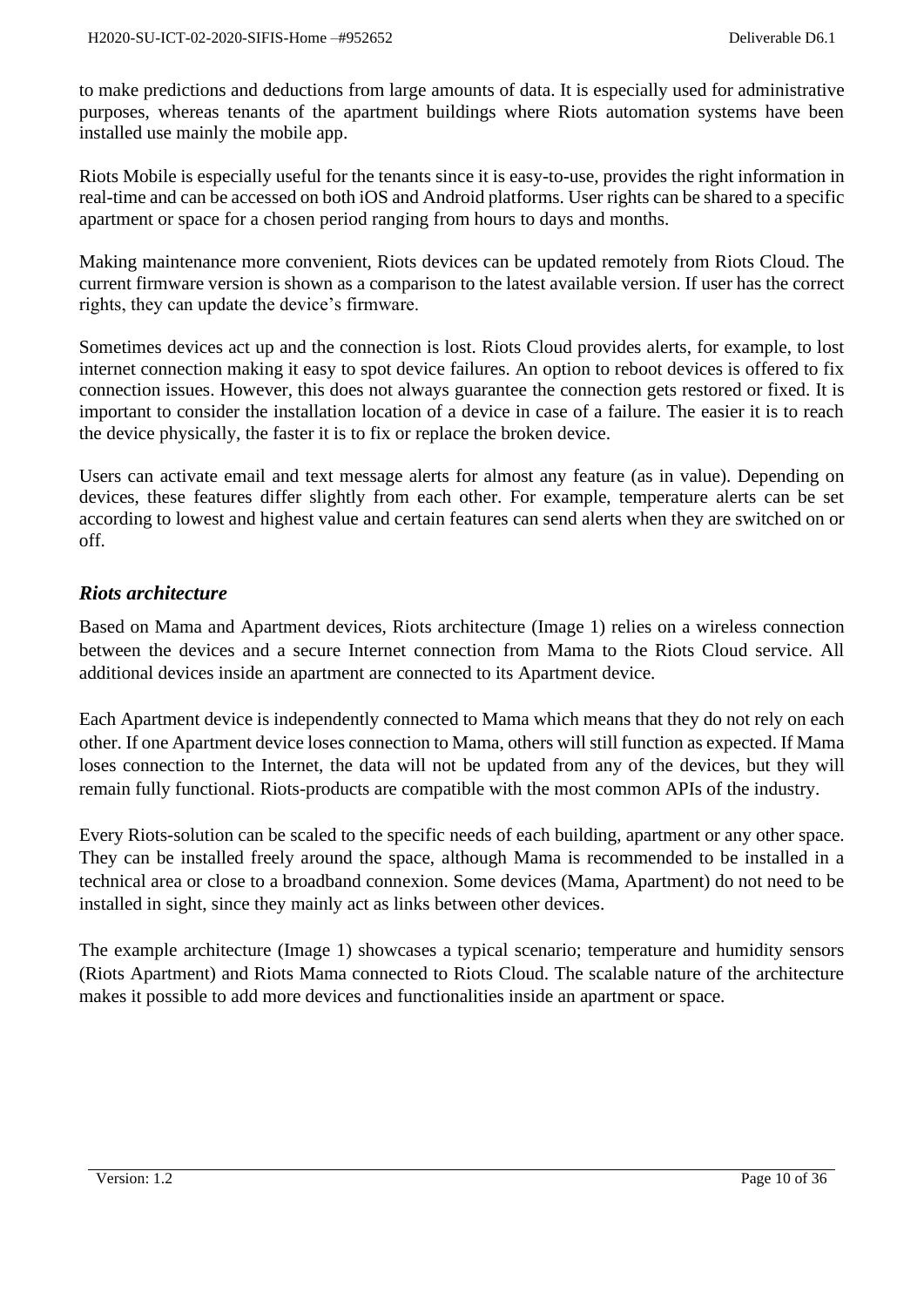

**Image 1.** Riots architecture

The additional devices would be wirelessly connected to Riots Apartment which connects them online via Riots Mama. It is possible to add devices from different manufacturers within the Riots network. If a certain kind of a device is required for a certain building or space, it can be added and included in Riots Cloud for remote use. The devices do not need to rely on their corresponding IoT-platforms.

## <span id="page-10-0"></span>*Limits of Riots architecture*

The devices must however be installed within the range of the wireless connection if they are connected to each other wirelessly. Due to the subtle nature of the wireless technology used in Riots devices, there cannot be more than 10 meters between the devices. Also, certain materials (e.g., concrete) could block the connection or make it weaker and prone to errors.

#### <span id="page-10-1"></span>*Riots Mama Internet gateway*

Riots Mama (Image 2) connects the local Riots-network safely and securely to Riots Cloud. Mama creates an AES128-encrypted network connection between the local Riots-network and the Riots cloud service. All the network traffic goes through Mama, which ultimately links a building and its spaces to the Internet. It is an inseparable part of every Riots solution, because it enables the spaces and buildings to be turned smart, creating a secure and efficient data transfer from cloud service to the buildings it is installed in.

| <b>Riots Mama</b> | <b>Information</b> |
|-------------------|--------------------|
|                   |                    |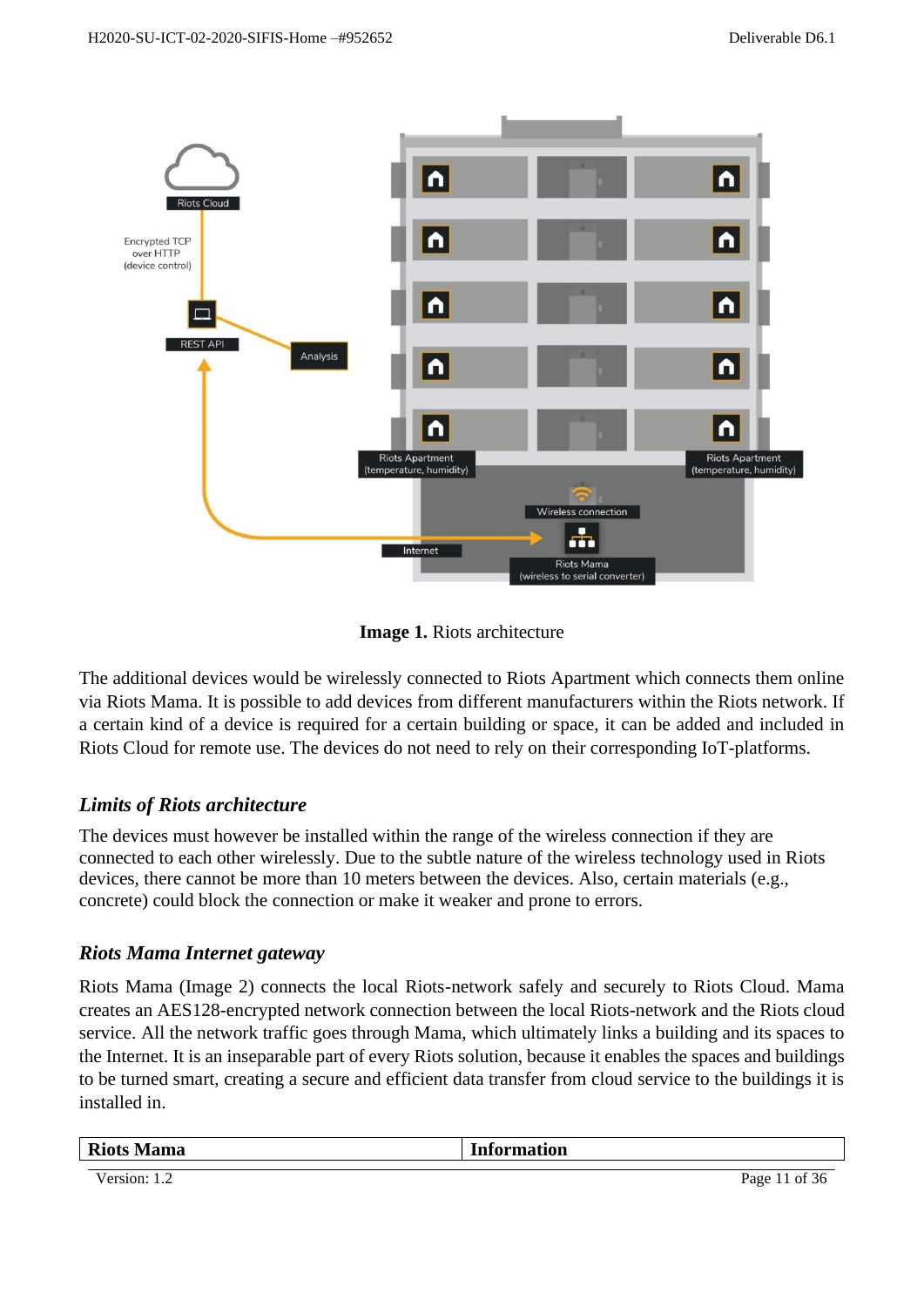| Dimensions (width x height x depth) | $71$ mm x $27$ mm x $71$ mm |  |  |  |
|-------------------------------------|-----------------------------|--|--|--|
| Wireless range                      | about $10m$ $(*)$           |  |  |  |
| Electricity consumption             | < 0.85 W                    |  |  |  |
| Connection                          | LAN                         |  |  |  |
| <b>Operating temperature</b>        | $+5 - +30$ °C               |  |  |  |
| Table 1 Dicts Mama                  |                             |  |  |  |

**Table 1.** Riots Mama

\* Riots-technology is based on a slightly subtler wireless technology than mainstream applications. It utilises short-range technology which reduce the amount of wireless traffic on air.

#### Requirements

• Riots Mama requires a power socket and a broadband connection



**Image 2.** Riots Mama Internet Gateway

#### <span id="page-11-0"></span>*Riots Thermostat*

Riots Thermostat (Image 3) makes room temperature control convenient using a cloud-based service, modern design and a mobile app. Device history data and current settings can be monitored and controlled in real-time using Riots Cloud on any browser or Riots Mobile app on a phone.

Main functions

- Temperature setting with easy-to-use buttons
- Shows the current setting on device screen and Riots Cloud or Riots Mobile app

The thermostat can be controlled remotely on Riots Mobile iOS and Android apps, Riots Cloud cloudservice or the wall-mounted device. Riots Thermostat connects wirelessly to the Riots Network inside an apartment. Other devices can connect to it wirelessly enabling freedom regarding their location, if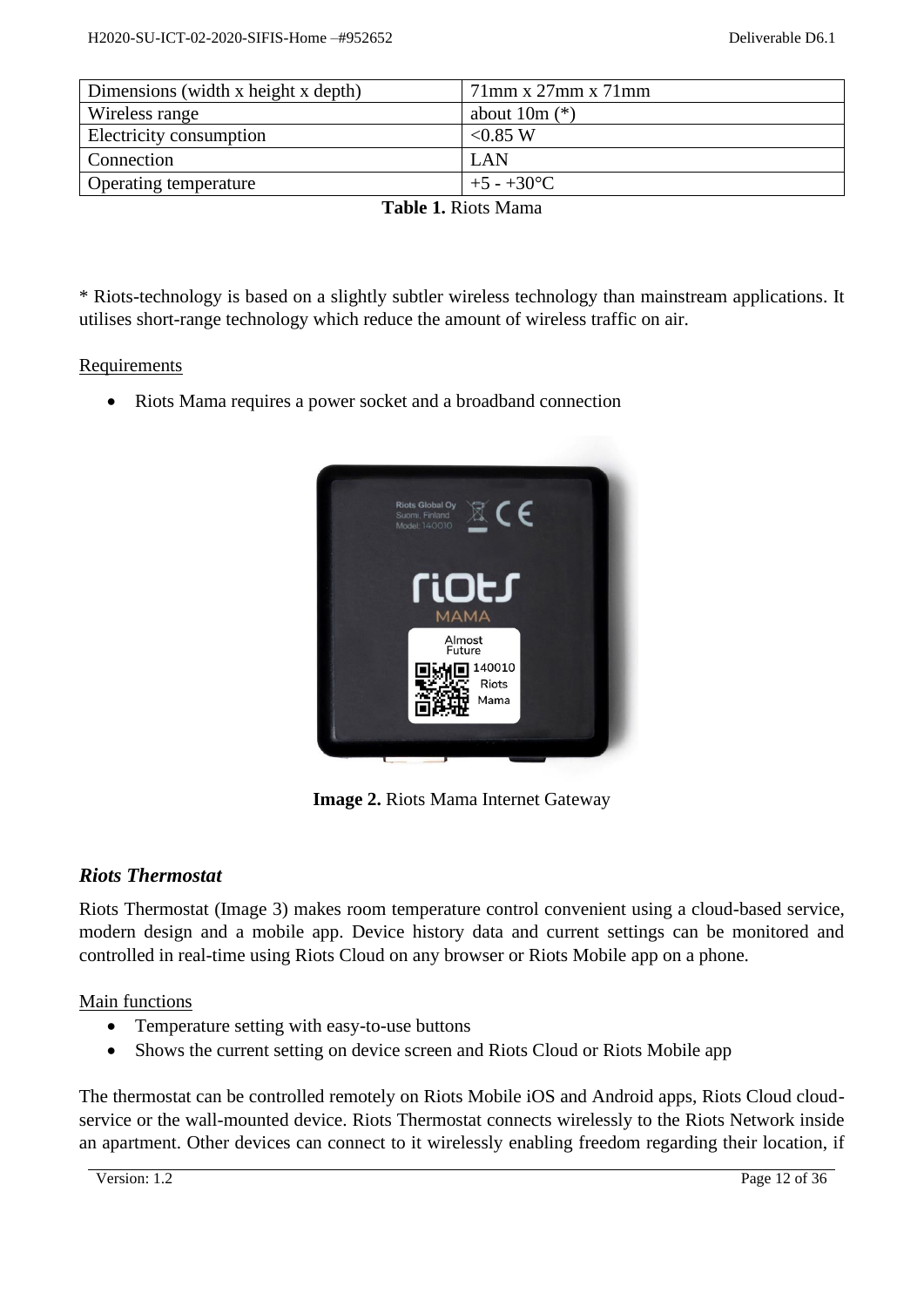they stay within the range of the wireless connection.

| <b>Riots Thermostat</b>             | <b>Information</b>          |
|-------------------------------------|-----------------------------|
| Dimensions (width x height x depth) | $84$ mm x $84$ mm x $21$ mm |
| Wireless range                      | about $10m$ $(*)$           |
| Temperature tolerance               | $\pm 0.2$ °C                |
| Humidity tolerance                  | $\pm$ 2% RH                 |
| Operating temperature               | $+5 - +30$ °C               |

|  | <b>Table 2. Riots Thermostat</b> |
|--|----------------------------------|
|--|----------------------------------|

\* Riots-technology is based on a slightly subtler wireless technology than mainstream applications. It utilises short-range technology which reduce the amount of wireless traffic on air.



**Image 3.** Riots Thermostat

## <span id="page-12-0"></span>**4. Devices used for the pilot**

The following table reports all the devices that we intend to use for the pilot. We indicate if they are Smart Devices (SD) or Not So Smart Devices (NSSD).

| <b>Device</b>           | <b>Type</b> |
|-------------------------|-------------|
| Mind Cube               | <b>SD</b>   |
| <b>Shelly Actuator</b>  | <b>NSSD</b> |
| <b>Smart Doorbell</b>   | <b>NSSD</b> |
| Riots Mama              | SD          |
| <b>Riots Thermostat</b> | <b>NSSD</b> |
| Smartphone              | SD          |
| Raspberry PI            | SD          |

**Table 3.** Devices used for the pilot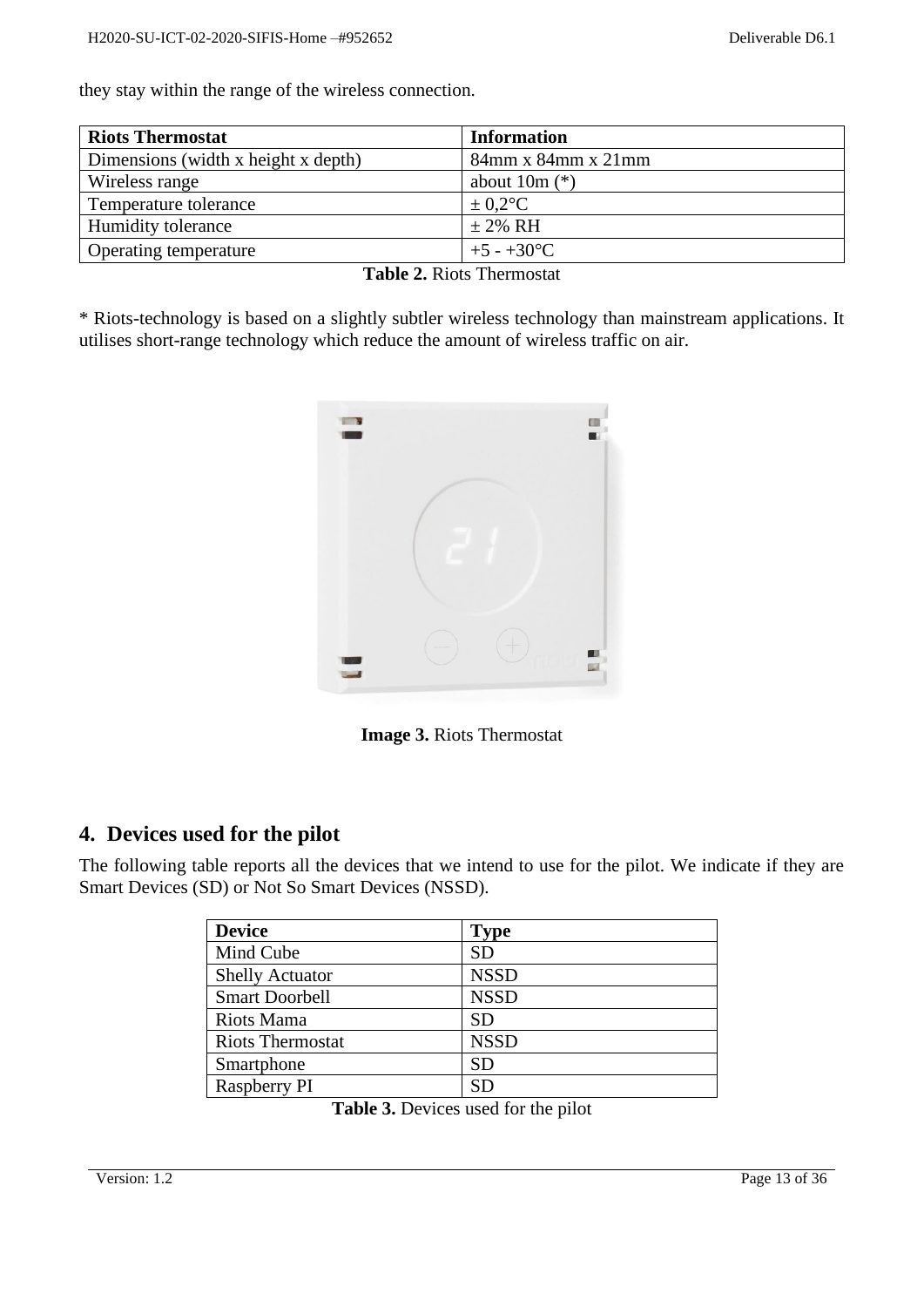## <span id="page-13-0"></span>**5. Smart home Use Cases**

This section reports the different smart-home related use cases that we identified. For each one of them, we provide a list of devices used in such scenario, a description, non-functional requirements, security requirements and an example of each use case in action to further explain its use and features. The Use Cases are partly based on the user stories that were presented in the deliverable D1.2 "Final Architecture Requirements Report". The non-functional and security requirements are also based on the final requirements listed in the deliverable D1.2.

## *Turn on/off lights using the control panel*

<span id="page-13-1"></span>The SIFIS-Home user wants to turn on and off lights using the SIFIS-Home control panel. The user should be able to control the lights also from a remote side.

#### Devices to be used

• Mind Cube, Shelly Actuator, Smartphone, Lights

#### Non-functional requirements of the use case

- The lights should be turned on/off in less than 3 seconds from the reception of the command.
- The interface to control the lights should be simple to use and user friendly.
- PE-07: A command should be invoked within 5 seconds from the event that triggered its execution.
- US-02: The SIFIS-Home system shall be autonomous and learn based on the users' habits, still according to defined privacy policies.
- DE-02: The start of an interaction command should be recognized properly and correctly in more than 99% of cases.
- DE-03: The commands to execute should be recognized properly and correctly in more than 95% of cases.
- DE-09: The configuration changes should be propagated successfully to the devices in more than 99% of times.
- DE-10: The SIFIS-Home system should be able to restore the previous configurations if there are errors in applying configuration changes.
- DE-18: The SIFIS-Home system is required to be fault tolerant, it should continue to operate, even if one or more of the nodes fail.

#### Security requirements of the use case

- Only allowed users should be able to use the control panel.
- Replay attacks should not be possible.
- All the exchanged messages need to be encrypted.
- SE-01: APIs for the communication with internal devices must be secured.
- SE-02: APIs for the communication with external devices must be secured.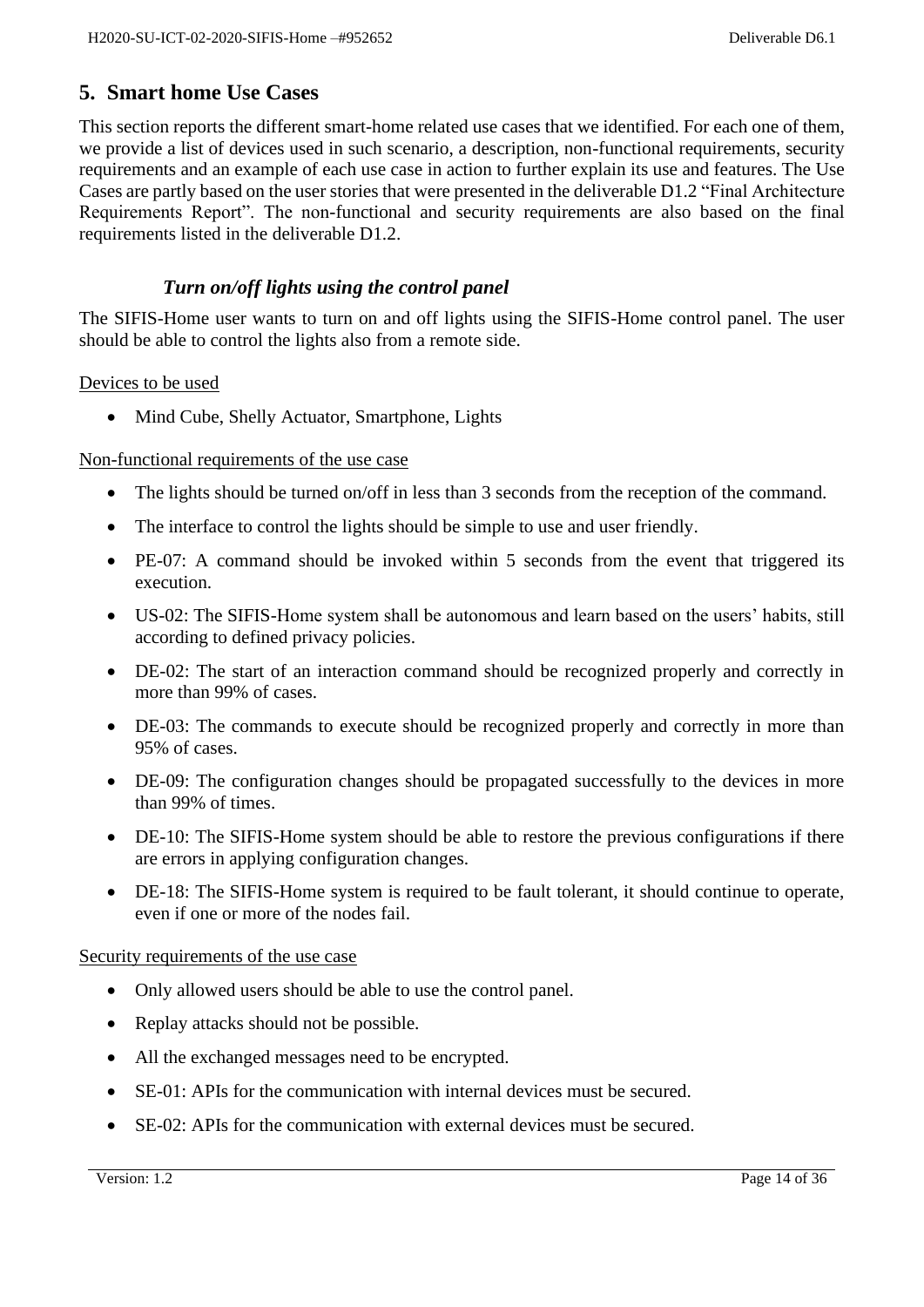- SE-03: Personal data stored must be encrypted.
- SE-04: The system shall protect and avoid disclosure of sensitive information.

#### Use case in action

- The control panel can be used from SIFIS-Home control center and remotely using a digital application.
- Add timers to make lights light on/off automatically.
- Show the status of the lights in the control panel.

## *Being notified if someone is at the doorbell*

<span id="page-14-0"></span>The SIFIS-Home system should notify the user when someone is at the doorbell. The notification should be reported in the control panel, in the mobile application and through notification devices (i.e., using a buzzer).

#### Devices to be used

• Mind Cube, Shelly Actuator, Smartphone, Smart Doorbell, Buzzer.

#### Non-functional requirements of the use case

- The user should be notified that someone is at the doorbell in less than 3 seconds.
- US-02: The SIFIS-Home system shall be autonomous and learn based on the users' habits, still according to defined privacy policies.
- DE-02: The start of an interaction command should be recognized properly and correctly in more than 99% of cases.
- DE-18: The SIFIS-Home system is required to be fault tolerant, it should continue to operate, even if one or more of the nodes fail.

#### Security requirements of the use case

- Only allowed users should be able to see the notifications on the control panel.
- Only allowed users can unlock the door.
- Replay attacks should not be possible.
- SE-01: APIs for the communication with internal devices must be secured.
- SE-02: APIs for the communication with external devices must be secured.
- SE-04: The system shall protect and avoid disclosure of sensitive information.

#### Use case in action

- A sound is played from in-home control center with quick actions.
- Door can be unlocked from control panel.
- If user is not at home the mobile app will notify them with a sound and a notification.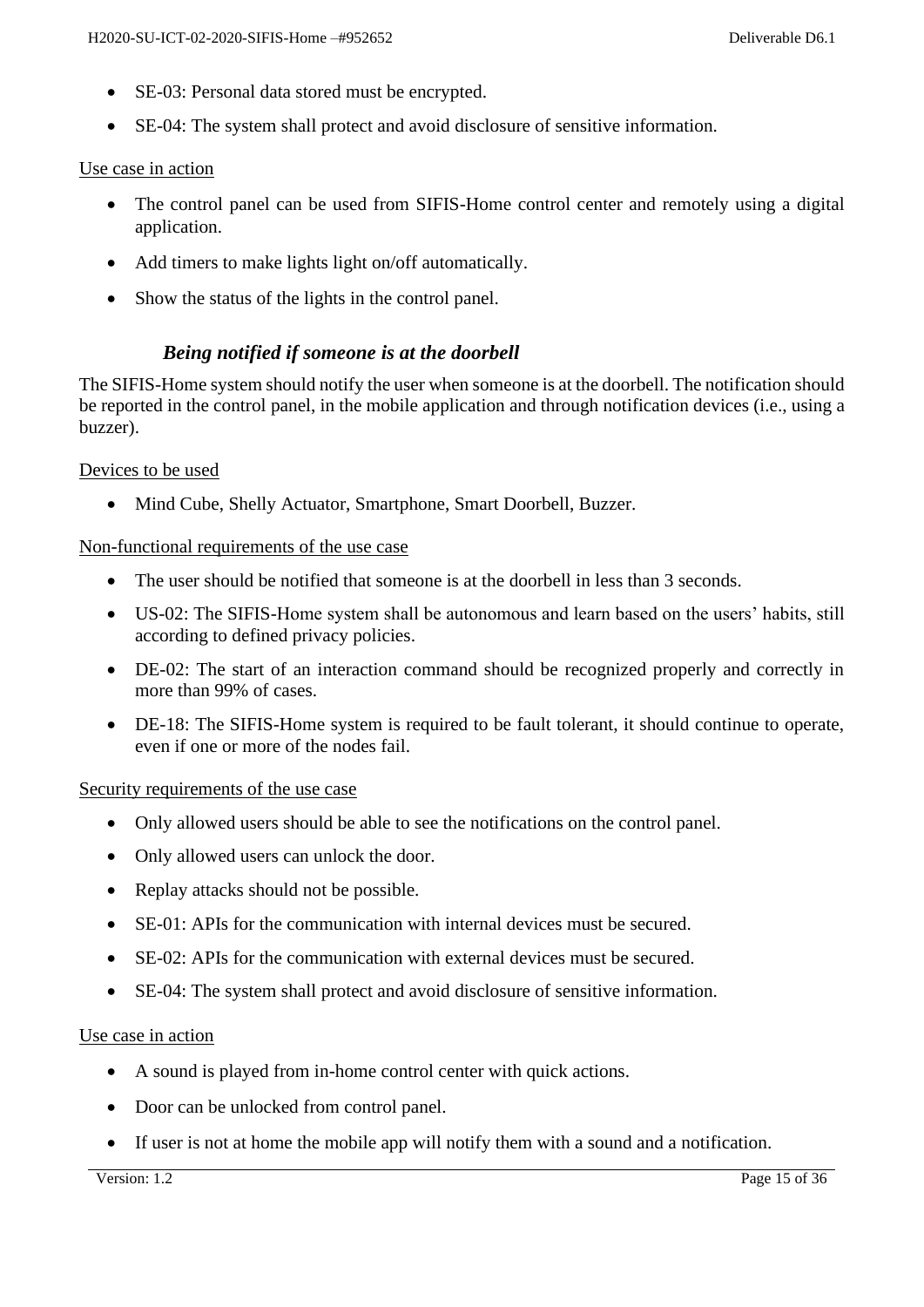- Show the status in the control panel.
- Ability to add access rights in case of deliveries.

### *Turn on/off lights pressing and releasing buttons*

<span id="page-15-0"></span>The SIFIS-Home system should turn on and off the lights of a certain room if the users press/release buttons inside the room.

#### Devices to be used

• Mind Cube, Shelly Actuator, Lights

#### Non-functional requirements of the use case

- The lights should be turned on/off in less than 1 second after pressing/releasing the buttons.
- PE-07: A command should be invoked within 5 seconds from the event that triggered its execution.
- PE-16: A command should be invoked within 5 seconds from the event that triggered its execution.
- PE-17: The current configuration of a device should be retrieved in less than 10 seconds.
- PE-21: The list of policies should be retrieved in less than 30 seconds.
- US-02: The SIFIS-Home system shall be autonomous and learn based on the users' habits, still according to defined privacy policies.
- DE-02: The start of an interaction command should be recognized properly and correctly in more than 99% of cases.
- DE-18: The SIFIS-Home system is required to be fault tolerant, it should continue to operate, even if one or more of the nodes fail.

#### Security requirements of the use case

- Replay attacks should not be possible.
- SE-01: APIs for the communication with internal devices must be secured.
- SE-02: APIs for the communication with external devices must be secured.
- SE-04: The system shall protect and avoid disclosure of sensitive information.

#### Use case in action

<span id="page-15-1"></span>• Show the status of the lights in the control panel.

## *Being alerted if motion sensors detect people presence while the House is in away mode*

The SIFIS-Home system should notify the user if people inside the house are detected while in Away mode.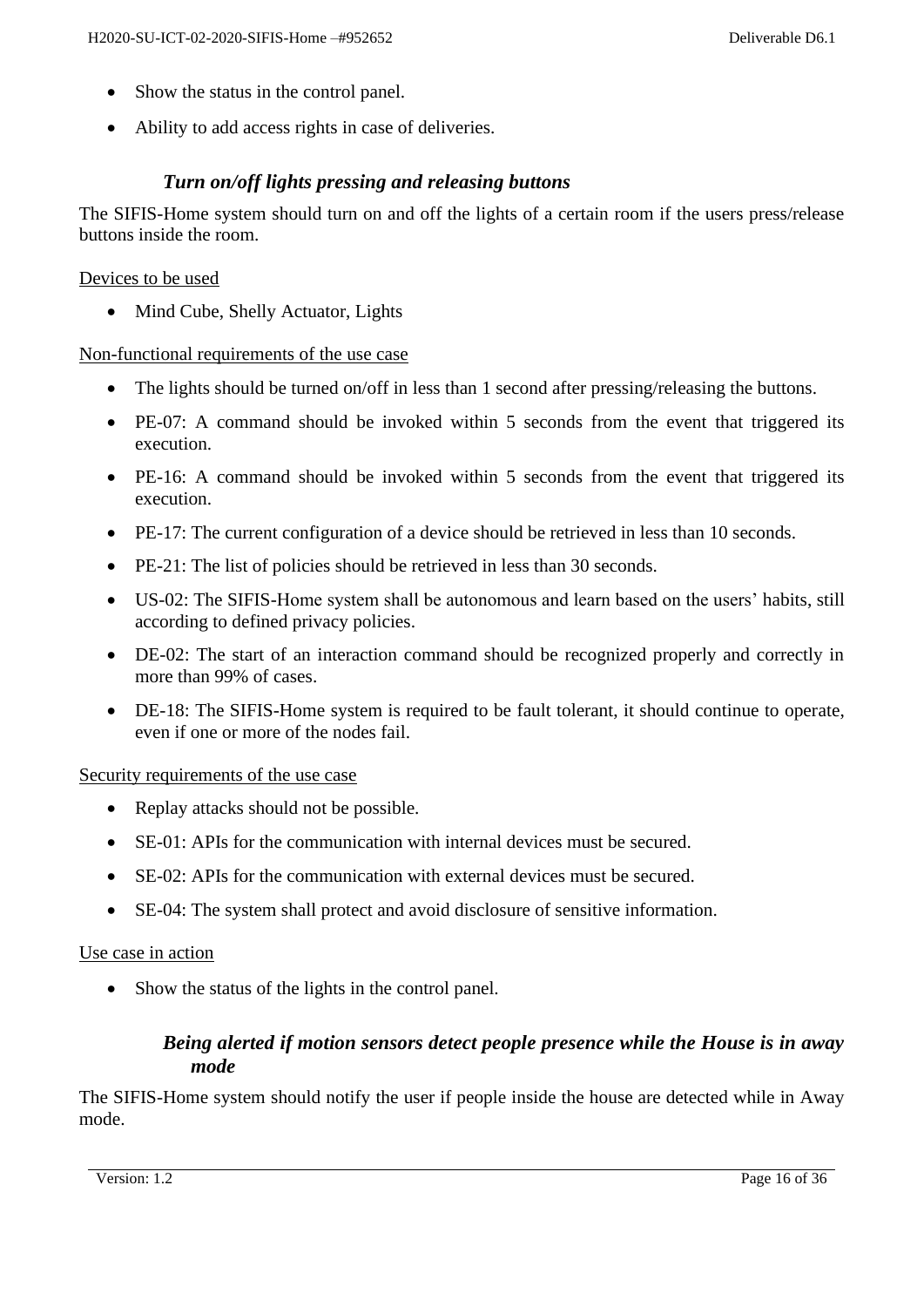#### Devices to be used

• Mind Cube, Shelly Actuator, Smartphone, Motion Sensor

#### Non-functional requirements of the use case

- The user should be notified that someone is inside the house in less than 3 seconds.
- PE-08: The maintainer must be able to access and watch a recording in less than one minute.
- PE-09: If requested to, the SIFIS-Home system shall contact law enforcement or private surveillance services to receive assistance in less than 30 seconds.
- PE-10: An abnormal (suspicious) behaviour caused by a malware shall be identified and notified within 60 seconds.
- US-02: The SIFIS-Home system shall be autonomous and learn based on the users' habits, still according to defined privacy policies.
- US-10: An untrained user should be able to recognise a software intrusion in less than one minute.
- DE-04: Record of intrusions must be available for a configurable time (default six months) after the recording.
- DE-05: Identity of the successfully recognized intruders must be available for a configurable time (default six months) after the recording.

Security requirements of the use case

- Only allowed users should receive the notifications.
- Restrict the rights of disabling the alarm.
- SE-03: Personal data stored must be encrypted.
- SE-19: Access to devices functionalities should be protected and controlled.
- SE-20: Access to critical functionalities and services of the SIFIS-Home framework shall be protected and controlled.

#### Use case in action

- Alert user with notification from SIFIS-Home control panel.
- Control panel shows the cause of the alert in live feed.
- Turn on/off the alert.

#### *Being able to interact with the devices only if authorized by SIFIS*

<span id="page-16-0"></span>Only users of the house should be able to control the devices inside the house. Also, the users should be notified if no authorized accesses to the devices are detected.

#### Devices to be used

• Mind Cube, Shelly Actuator, Smartphone.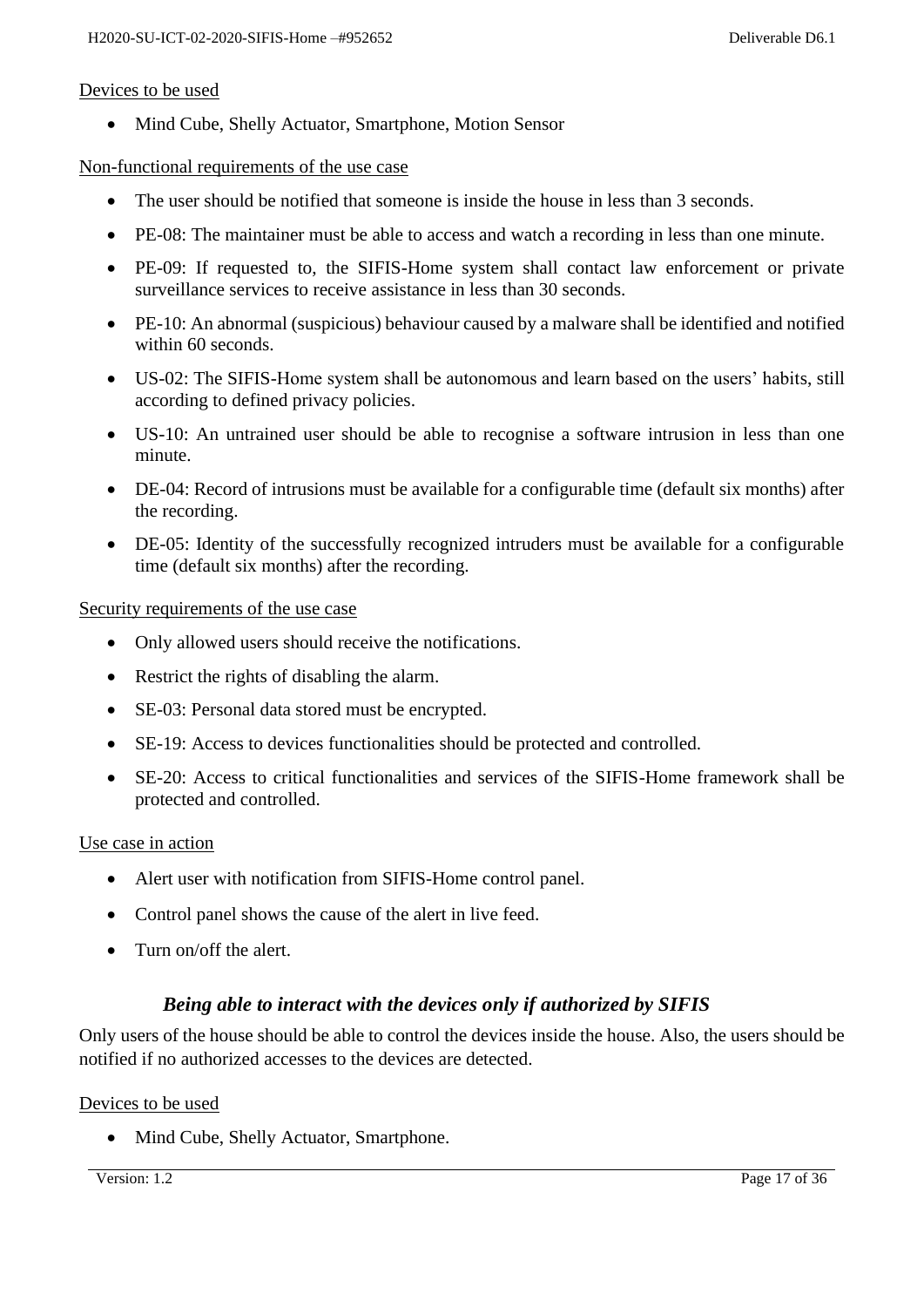#### Non-functional requirements of the use case

- The user should be notified of no authorized accesses in less than 3 seconds.
- PE-14: The list of registered devices shall be shown by the SIFIS-Home system in less than 30 seconds.
- PE-15: The de-registration of a device should be completed in less than 30 seconds.
- PE-16: The correct configuration changes should be propagated successfully in less than 30 seconds.
- PE-17: The current configuration of a device should be retrieved in less than 10 seconds.
- PE18: The marketplace should be accessible in less than 60 seconds.
- US-11: An untrained user should be able to perform the device registration procedure in less than 5 minutes.
- US-12: An untrained user should be able to perform the device de-registration procedure in less than 5 minutes.
- DE-07: The registration of a new device should be successful in at least 99% of the cases.
- DE-08: The de-registration of a new device should be successful in at least 99% of the cases.
- DE-09: The configuration changes should be propagated successfully to the devices in more than 99% of times.

Security requirements of the use case

- Only allowed users should be able to interact with them.
- SE-19: Access to devices functionalities should be protected and controlled.
- SE-20: Access to critical functionalities and services of the SIFIS-Home framework shall be protected and controlled.
- SE-36: Operations related to the creation, configuration, deletion, registration and discovery of security groups shall be secured and shall be allowed only to authorized entities.

#### Use case in action

- A sound is played from in-home control center where the person at the door can be seen in live camera feed.
- Door can be unlocked from control panel.

#### *Being able to control the house in case of failures*

<span id="page-17-0"></span>The users should be able to control the house (e.g., turn on/off lights) even if a partial number of smart devices experience a failure and when there is no Internet connectivity.

#### Devices to be used

• Mind Cube, Shelly Actuator, Smartphone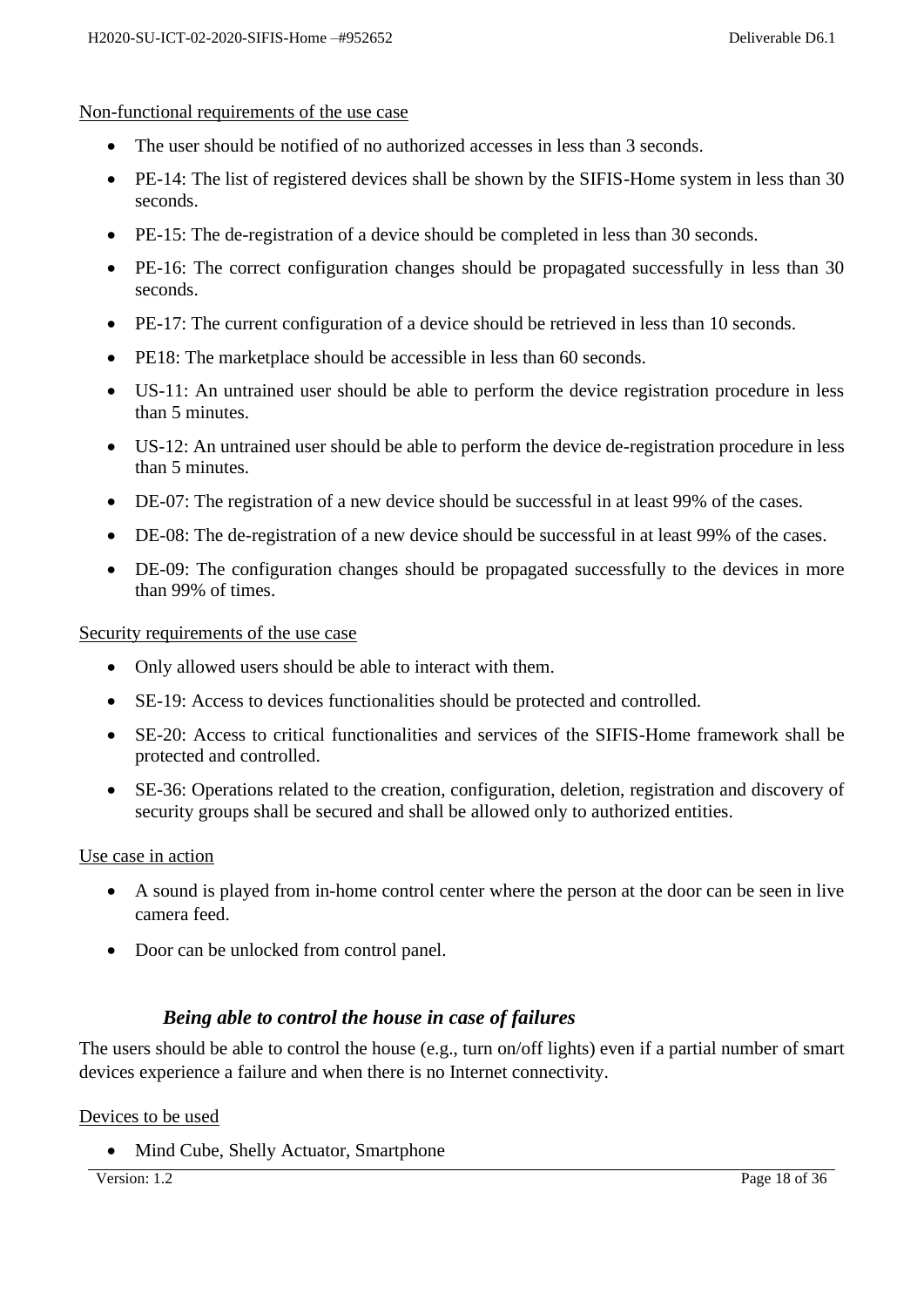#### Non-functional requirements of the use case

- The downtime of the system in case a partial number of smart devices experience a failure should be no more than 5 minutes.
- The user should be notified of a smart device/Internet connectivity failure in less than 5 minutes.
- AV-01: The SIFIS-Home system services and devices shall be available 99% of the time
- AV-02: The SIFIS-Home system shall ensure basic services availability in case of system failures.
- DE-06: Core functionalities should be replicated on multiple devices to avoid single points of failure.
- DE-18: The SIFIS-Home system is required to be fault tolerant, it should continue to operate, even if one or more of the nodes fail.
- RE-01: The system shall not fail more than once a week (in average).
- RE-02: The system shall not take more than one day to be repaired (in average).

#### Security requirements of the use case

- Only allowed users should receive the notifications.
- Restrict the rights to control based on user levels.
- SE-19: Access to devices' functionalities should be protected and controlled.
- SE-20: Access to critical functionalities and services of the SIFIS-Home framework shall be protected and controlled.
- SE-23: The SIFIS-Home architecture shall be resilient to network-based attacks.
- SE-24: The SIFIS-Home architecture shall be resilient to DoS attacks.
- SE-25: The SIFIS-Home architecture shall be resilient to sybil attacks.
- SE-26: The SIFIS-Home architecture shall be resilient to device compromising attacks.
- SE-27: The SIFIS-Home architecture shall be resilient to Internet connection failure.
- SE-28: The SIFIS-Home architecture shall be resilient to physical device damage or failure.
- SE-29: Devices must have unique identifiers.
- SE-30: Unless thoroughly assessed and acceptable for the specific application, communications in the networked environment shall be secured, by ensuring confidentiality/integrity/authenticity of messages, as well as protecting from replay protection.
- SE-31: It shall be possible and feasible to provide devices with the necessary key material to establish their security associations and to communicate securely, with preference for automatic procedures.
- SE-39: Devices should be able to detect ongoing (D)DoS attacks based on intensity and distribution of invalid traffic.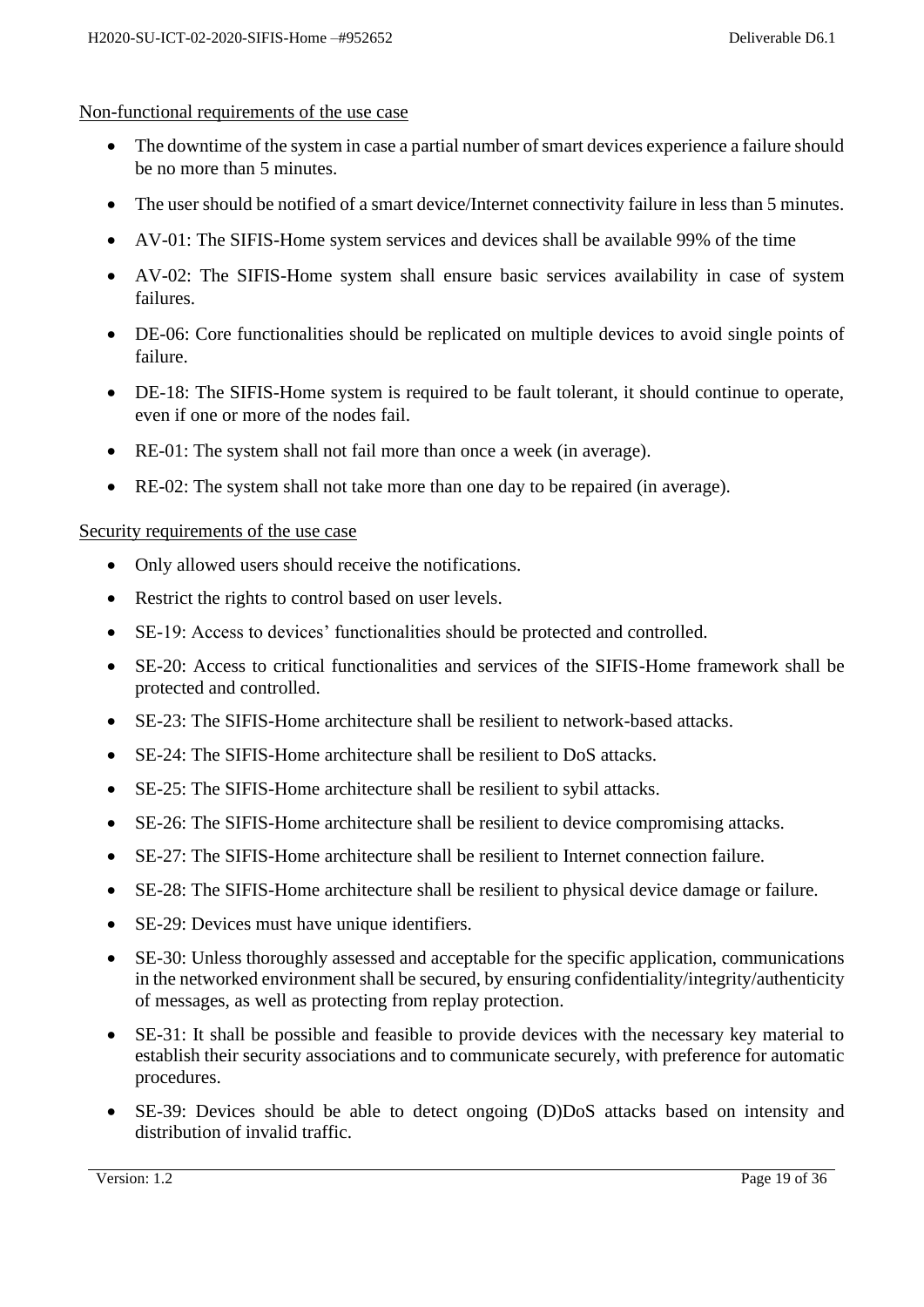#### Use case in action

- Ability to reboot specific devices from the control panel.
- Restore factory settings remotely.
- Ability to quickly contact relevant maintenance services.

#### *Being alerted if a software attack is detected*

<span id="page-19-0"></span>The SIFIS-Home system should notify the user if a software attack is detected.

#### Devices to be used

• Mind Cube, Smartphone

Functional requirements of the use case

- This system's purpose is to alert users if suspicious network traffic is detected, such as traffic generated by malware.
- F-19: The SIFIS-Home system shall detect, identify and disconnect infected devices.
- F-20: The SIFIS-Home system shall notify resident users and administrators when malware is detected.
- F-22: The SIFIS-Home system should allow means of verifying that the malware has not spread to other devices.

Non-functional requirements of the use case

- The user should be notified in less than 3 minutes from the detection of the software attack.
- Suspicious network traffic is detected and notified within 60 seconds.
- Alerts are created within 5 seconds after suspicious traffic is detected.
- AV-01: The SIFIS-Home system services and devices shall be available 99% of the time
- AV-03: Support should be ensured for devices to dynamically react to (D)DoS attacks, by gradually adapting their availability. This includes relying on communication intermediaries for traffic offloading during intense (D)DoS attacks.
- PE-10: An abnormal (suspicious) behaviour caused by a malware shall be identified and notified within 60 seconds.
- PE-11: The user should be informed of the presence of a malware no later than 5 seconds after the malware is recognized.
- PE-12: Self-healing algorithms should be started in less than 60 seconds if available when malware is recognized.
- PE-28: The used solutions for communication and system security shall be as much as possible lightweight to enforce in terms of performance, and especially feasible also for resourceconstrained devices.
- PE-29: The performance impact due to communication and system security shall not result in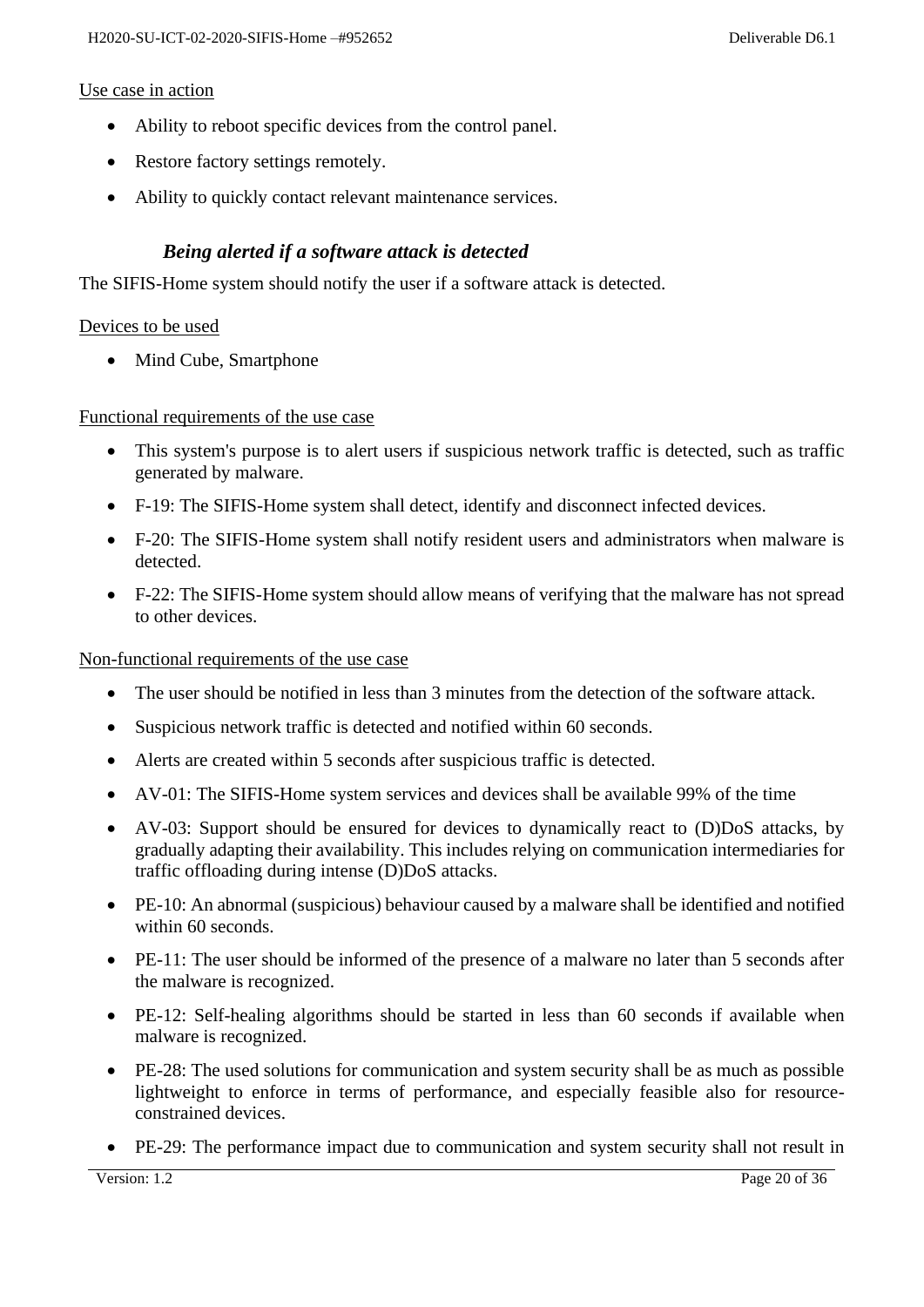unacceptable impact on the user experience.

- PE-35: Devices should, if available, utilize low-power modes of operation to further mitigate the performance impact of ongoing (D)DoS attacks.
- US-09: An untrained user should be able to understand that an attack is ongoing in less than a minute from reading the SIFIS-Home alert or notification.
- US-11: An untrained user should be able to perform the device registration procedure in less than 5 minutes.
- DE-06: Core functionalities should be replicated on multiple devices to avoid single points of failure.

Security requirements of the use case

- Only allowed users should receive the notifications.
- SE-22: Analytics shall be able to work with anonymized data when possible.
- SE-29: Devices should be able to detect ongoing (D)DoS attacks based on intensity and distribution of invalid traffic.
- SE-09: The information about the registered devices, their characteristics and their configurations should be stored in a protected database.
- SE-13: Data confidentiality shall be ensured all the time.
- SE-14: The system should not be affected by MITM attacks.
- SE-17: Anomalous device behaviours should be identified and signalled in less than 60 seconds.
- SE-19: Access to devices' functionalities should be protected and controlled.
- SE-20: Access to critical functionalities and services of the SIFIS-Home framework shall be protected and controlled.
- SE-24: The SIFIS-Home architecture shall be resilient to DoS attacks.
- SE-29: Devices must have unique identifiers.
- SE-30: Unless thoroughly assessed and acceptable for the specific application, communications in the networked environment shall be secured, by ensuring confidentiality/integrity/authenticity of messages, as well as protecting from replay protection.
- SE-39: Devices should be able to detect ongoing (D)DoS attacks based on intensity and distribution of invalid traffic.

#### Use case in action

- Alert triggers a notification and plays a sound in control panel.
- Ability to turn off certain features: restrict the areas that could be harmed.
- Ability to protect wanted parts of the system with a secure password.

#### *Being alerted if a device is generating anomalous traffic*

<span id="page-20-0"></span>The SIFIS-Home system should notify the user if a device is generating anomalous traffic.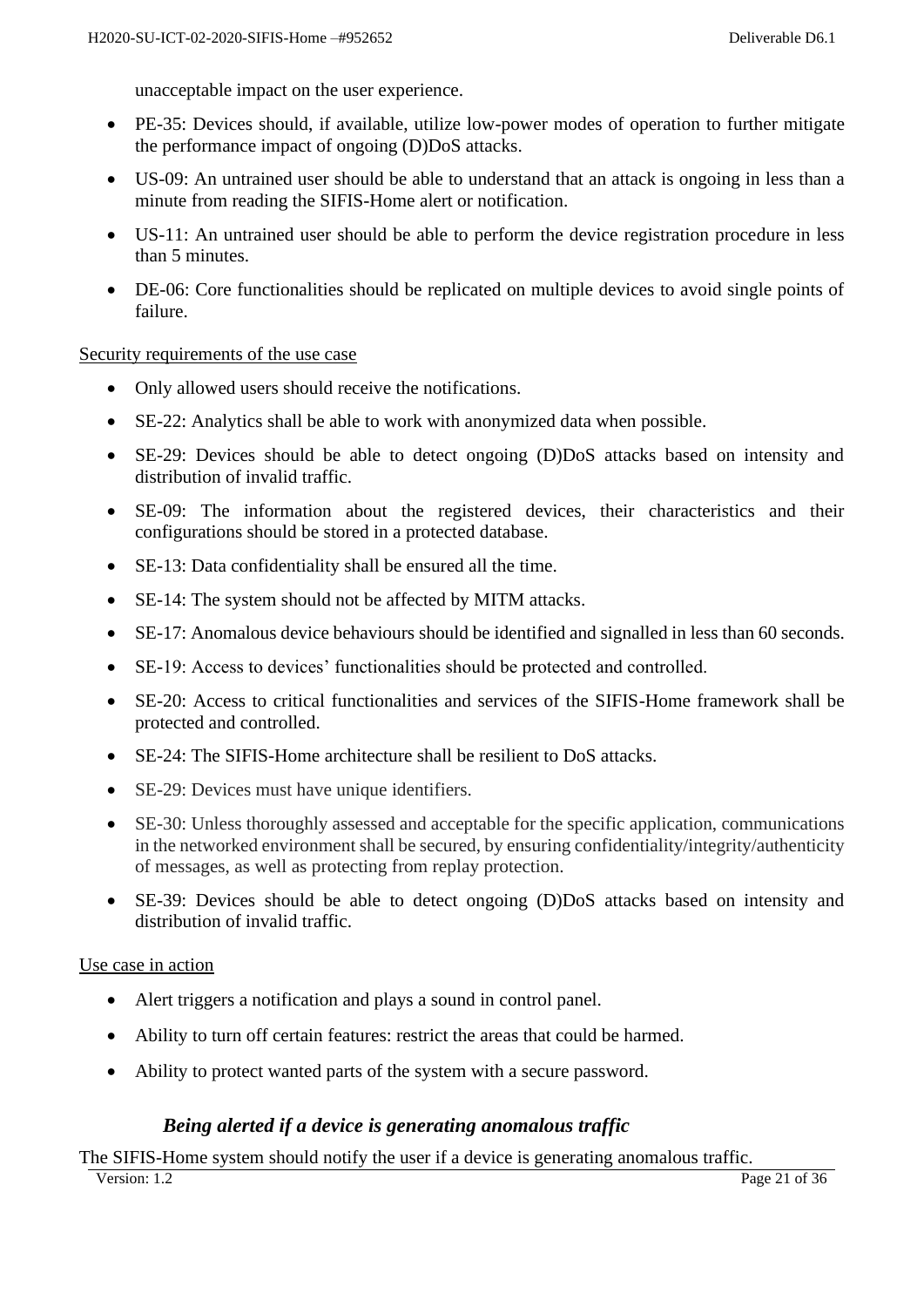#### Devices to be used

• Mind Cube, **TBD**

#### Non-functional requirements of the use case

- The user should be notified in less than 3 minutes from the detection of anomalous traffic generation.
- PE-10: An abnormal (suspicious) behaviour caused by a malware shall be identified and notified within 60 seconds.
- PE-11: The user should be informed of the presence of a malware no later than 5 seconds after the malware is recognized.
- PE-12: Self-healing algorithms should be started in less than 60 seconds if available when malware is recognized.
- US-09: An untrained user should be able to understand that an attack is ongoing in less than a minute from reading the SIFIS-Home alert or notification.

#### Security requirements of the use case

- Only allowed users should receive the notifications.
- Only administrative users can do administrative tasks, reducing the risk of hacked accounts to be able to cause damage or remove data/change settings.
- SE-05: The SIFIS-Home system shall prevent data alteration or deletion.
- SE-17: Anomalous device behaviours should be identified and signalled in less than 60 seconds.
- SE-29: Devices should have unique identifiers.
- SE-39: Devices should be able to detect ongoing (D)DoS attacks based on intensity and distribution of invalid traffic.
- SE-52: Personal information recognizable from audio (e.g., name, telephone number, email address, age, physical condition) must be anonymized if the analysis is outsourced to external services.

#### Use case in action

- Control panel shows a notification which leads to a quick action to restrict the device from others and/or the rest of the SIFIS-Home system.
- Ability to turn off certain features of the device in question (e.g., Internet connection).

#### *Policy definition*

<span id="page-21-0"></span>The SIFIS-Home system should allow users to define and remove policies through the control panel.

#### Devices to be used

• Mind Cube, Smartphone, **TBD**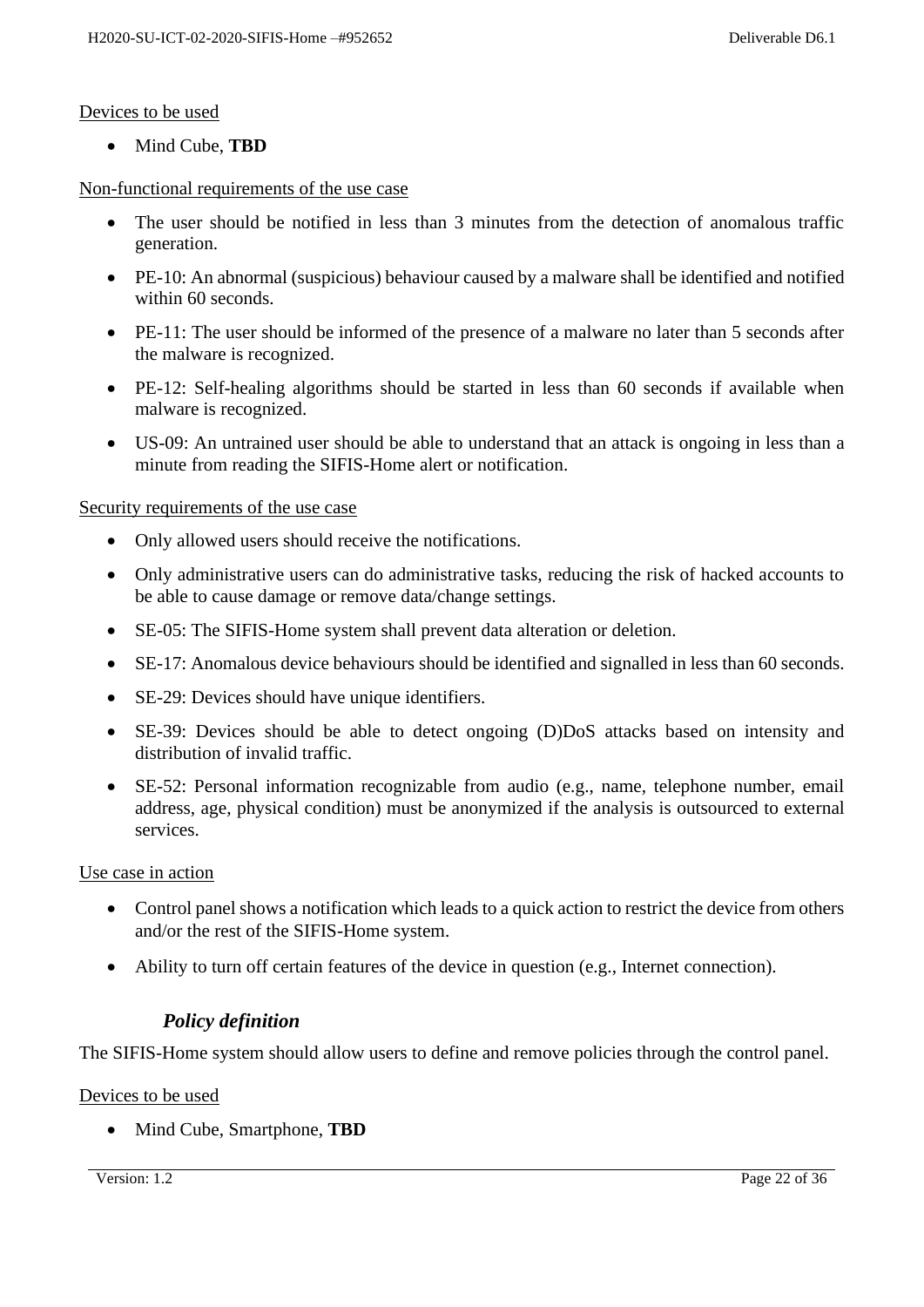#### Non-functional requirements of the use case

- The policies should be active at most 3 minutes after their insertion.
- PE-19: The configuration of policies for groups of users should be applied and enforced in less than 60 seconds.
- PE-20: The configuration of policies for groups of users should be applied and enforced in less than 60 seconds.
- PE-21: The list of policies should be retrieved in less than 30 seconds.
- DE-12: The application of policies should always be completed successfully.
- US-16: An untrained user should be able to complete the configuration of policies for groups of devices in less than 5 minutes.
- US-17: An untrained user should be able to complete the configuration of profiles in less than 5 minutes.

#### Security requirements of the use case

- Only allowed users should be able to define policies.
- Policies should be divided based on user rights levels.
- SE-10: The information about policies should be stored in a protected database.
- SE-12: Data paths should be identified to allow data tracking and detect data leaving the smarthome perimeter, according to policies.

#### Use case in action

• An easy-to-use list of available policies with quick actions to turn them on and off

#### *Policy engine: show that actions are not executed if not allowed (CNR, RIOTS)*

<span id="page-22-0"></span>The SIFIS-HOME system should block actions (e.g., turn on/off lights) if not allowed by the defined policies. Also, the user should be notified if an action is not carried out due to a violation of the defined policies.

Devices to be used

• Mind Cube, **TBD**

#### Non-functional requirements of the use case

- The policies should be active at most 3 minutes after their insertion.
- PE-19: The configuration of policies for groups of users should be applied and enforced in less than 60 seconds.
- PE-20: The configuration of policies for groups of devices should be applied and enforced in less than 60 seconds.
- PE-22: The configuration of profiles should be applied and enforced in less than 60 seconds.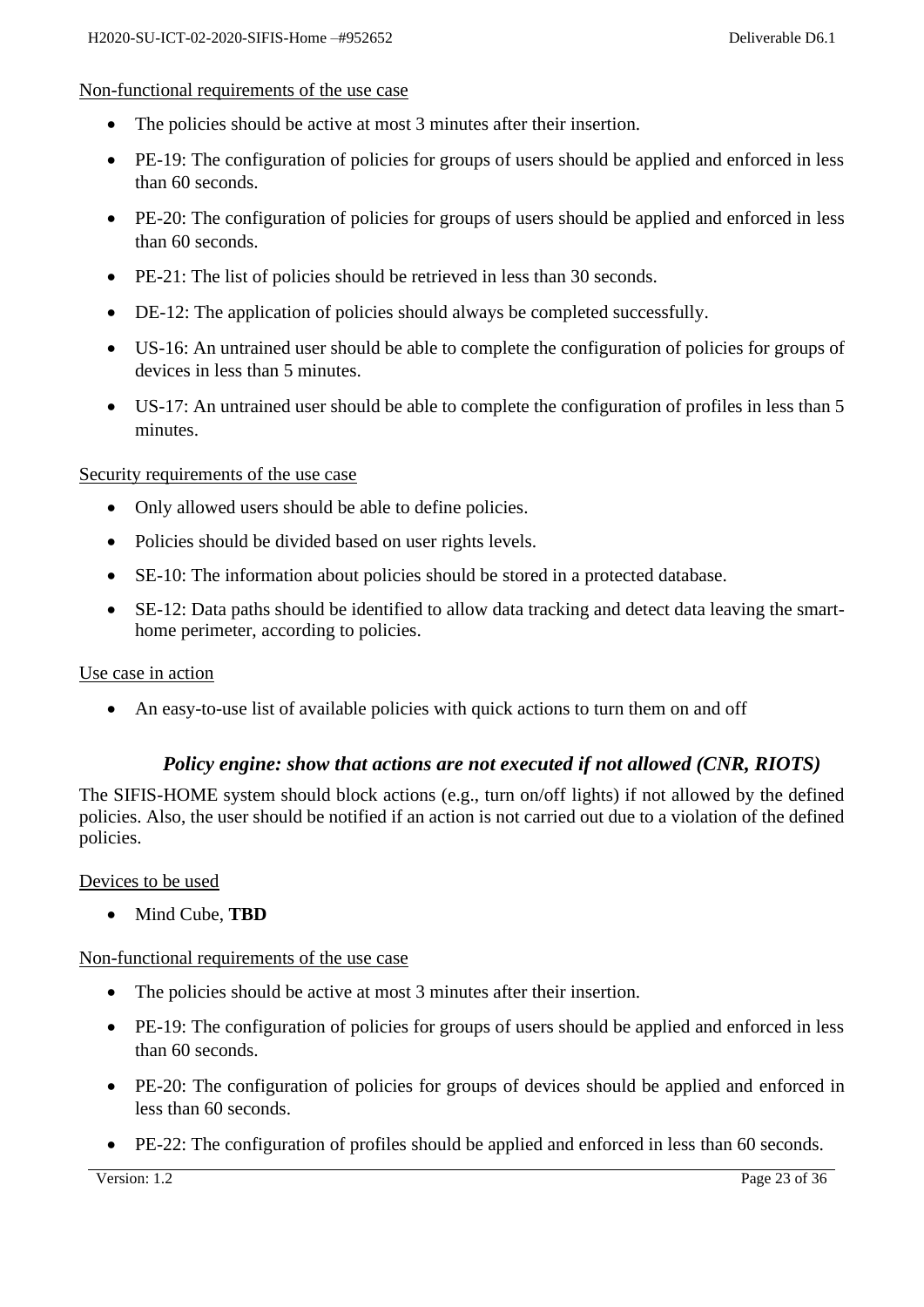- PE-21: The list of policies should be retrieved in less than 30 seconds.
- US-16: An untrained user should be able to complete the configuration of policies for groups of devices in less than 5 minutes.
- US-17: An untrained user should be able to complete the configuration of profiles in less than 5 minutes.
- DE-12: The application of policies should always be completed successfully.

#### Security requirements of the use case

- Only allowed users should receive the notifications of policy violation.
- Only allowed users should be able to define policies.
- SE-10: The information about policies should be stored in a protected database.
- SE-30: Unless thoroughly assessed and acceptable for the specific application, communications in the networked environment shall be secured, by ensuring confidentiality/integrity/authenticity of messages, as well as protecting from replay protection.
- SE-36: Operations related to the creation, configuration, deletion, registration and discovery of security groups shall be secured and shall be allowed only to authorized entities.

#### Use case in action

• Show the blocked action clearly in control center (e.g., a pop-up dialog) and inform user why was it blocked.

#### *Install a third-party application*

<span id="page-23-0"></span>The SIFIS-Home system should allow users to install/remove third-party applications. The system should indicate the *hazard* level of the third-party applications.

#### Devices to be used

• Mind Cube, Smartphone, **TBD**

Non-functional requirements of the use case

- The applications should be active at most 3 minutes after their installation.
- PE-19: The configuration of policies for groups of users should be applied and enforced in less than 60 seconds.
- US-15: An untrained user should be able to complete the configuration of policies for groups of users in less than 5 minutes.
- DE-11: The installation of the selected app should be completed successfully in at least 95% of cases.

#### Security requirements of the use case

• Only allowed users should be able to install/remove applications.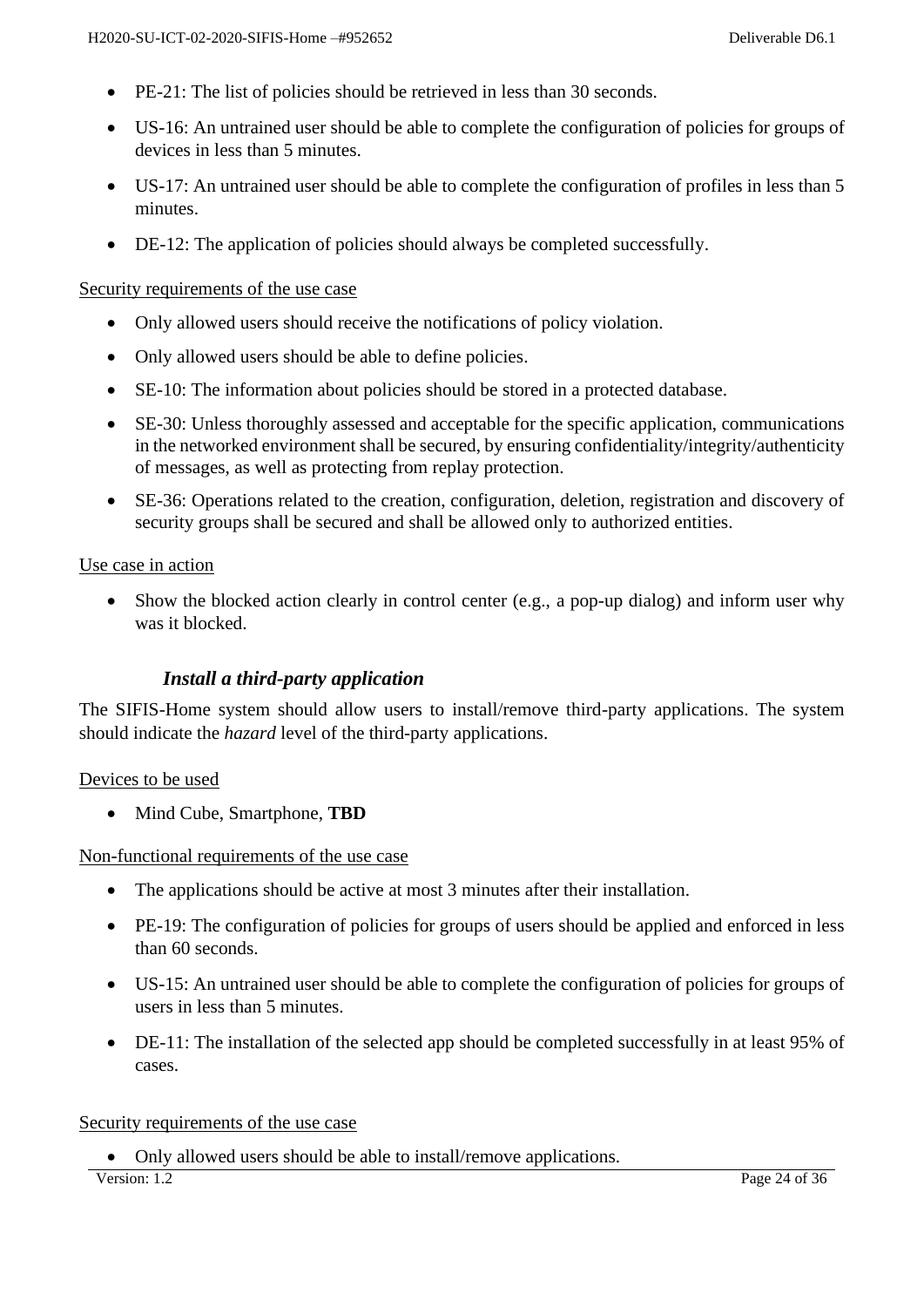- Restrict installation rights based on application features.
- SE-15: Software and apps shall only be installed with authorisation of the smart home administrator or resident users.
- SE-16: Users must be able to configure and allow the usage of data to the SIFIS-Home framework and third- party software.
- SE-19: Access to devices functionalities should be protected and controlled
- SE-34: Source authentication of protected messages shall be ensured, also in a group communication setup where one-to-many messages are exchanged.

#### Use case in action

• Should inform user about the third-party applications' features and which device features it would require an access to.

#### *Create different users using the control panel*

<span id="page-24-0"></span>The SIFIS-Home system should allow the creation/removal of users for a certain house.

#### Devices to be used

• Mind Cube, Smartphone, **TBD**

Non-functional requirements of the use case

- The user creation process should take less than 5 minutes.
- PE-15: The de-registration of a device should be completed in less than 30 seconds.
- PE-17: The current configuration of a device should be retrieved in less than 10 seconds.
- PE-18: The marketplace should be accessible in less than 60 seconds.
- PE-19: The configuration of policies for groups of users should be applied and enforced in less than 60 seconds.
- PE-22: The configuration of profiles should be applied and enforced in less than 60 seconds.
- PE-23: The change of current profile should be performed in less than 60 seconds.
- PE-25: The statistics about usage of profiles should be presented to the administrator in less than 30 seconds.
- US-13: An untrained user should be able to perform the configuration of devices in less than 5 minutes.
- US-17: An untrained user should be able to complete the configuration of profiles in less than 5 minutes.
- US-18: An untrained user should be able to perform a profile change in less than 30 seconds.
- DE-13: The configuration of profiles should be completed successfully in at least 99% of cases.
- DE-14: The change of current profile should be completed successfully in at least 99% of cases.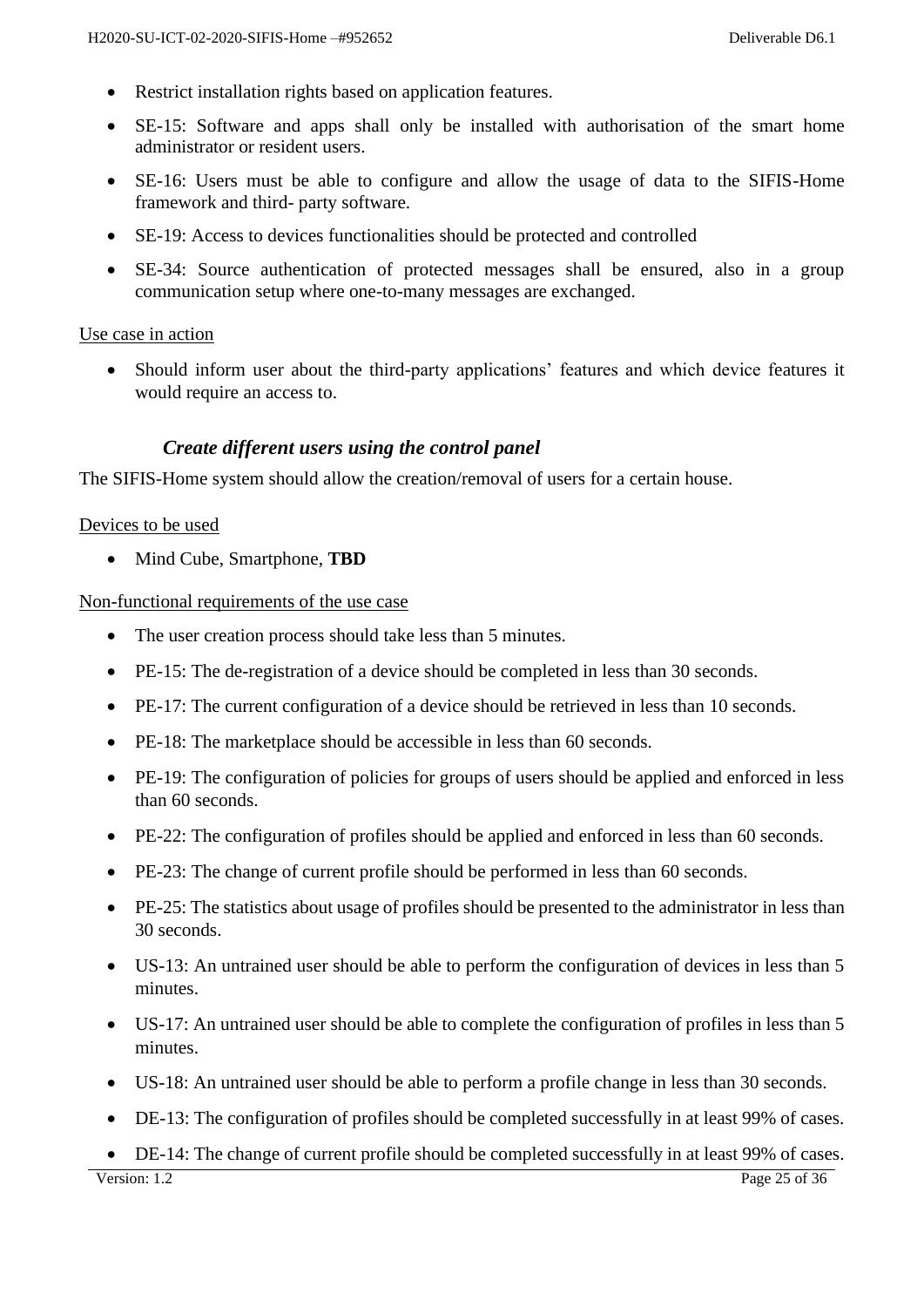#### Security requirements of the use case

- SE-04: The system shall protect and avoid disclosure of sensitive information.
- SE-05: The SIFIS-Home system shall prevent data alteration or deletion.
- SE-08: Log-in information should be stored in a protected database.
- SE-11: The information about user profiles and configuration aspects should be stored in a protected database.

#### Use case in action

- Ability to add users by providing certain information (e.g., email, phone number).
- Ability to choose new user's rights (should not be higher user rights level than the current account).

#### *Voice commands*

<span id="page-25-0"></span>The SIFIS-Home system should allow the users to control the house using voice commands.

#### Devices to be used

• Mind Cube, **TBD**

Non-functional requirements of the use case

- Voice commands should be executed in less than 10 seconds.
- PE-01: The user authentication shall happen in less than 2s.
- PE-02: The user recognition (identification/biometric based) shall happen in less than 5s.
- PE-03: Biometric-based authentication should be performed in less than 5 seconds
- PE-04: Activation of features based on user identity (biometric recognition) should be performed in less than 5 seconds.
- PE-05: Recognition of the start of an interaction through voice command should be performed in less than 2 seconds.
- PE-06: The interpretation of the voice commands provided by the user should be performed in less than 2 seconds.
- PE-07: A command should be invoked within 5 seconds from the event that triggered its execution.
- DE-01: The identification through biometrics should be performed correctly in more than 95% cases.
- US-09: An untrained user should be able to understand that an attack is ongoing in less than a minute from reading the SIFIS-Home alert or notification.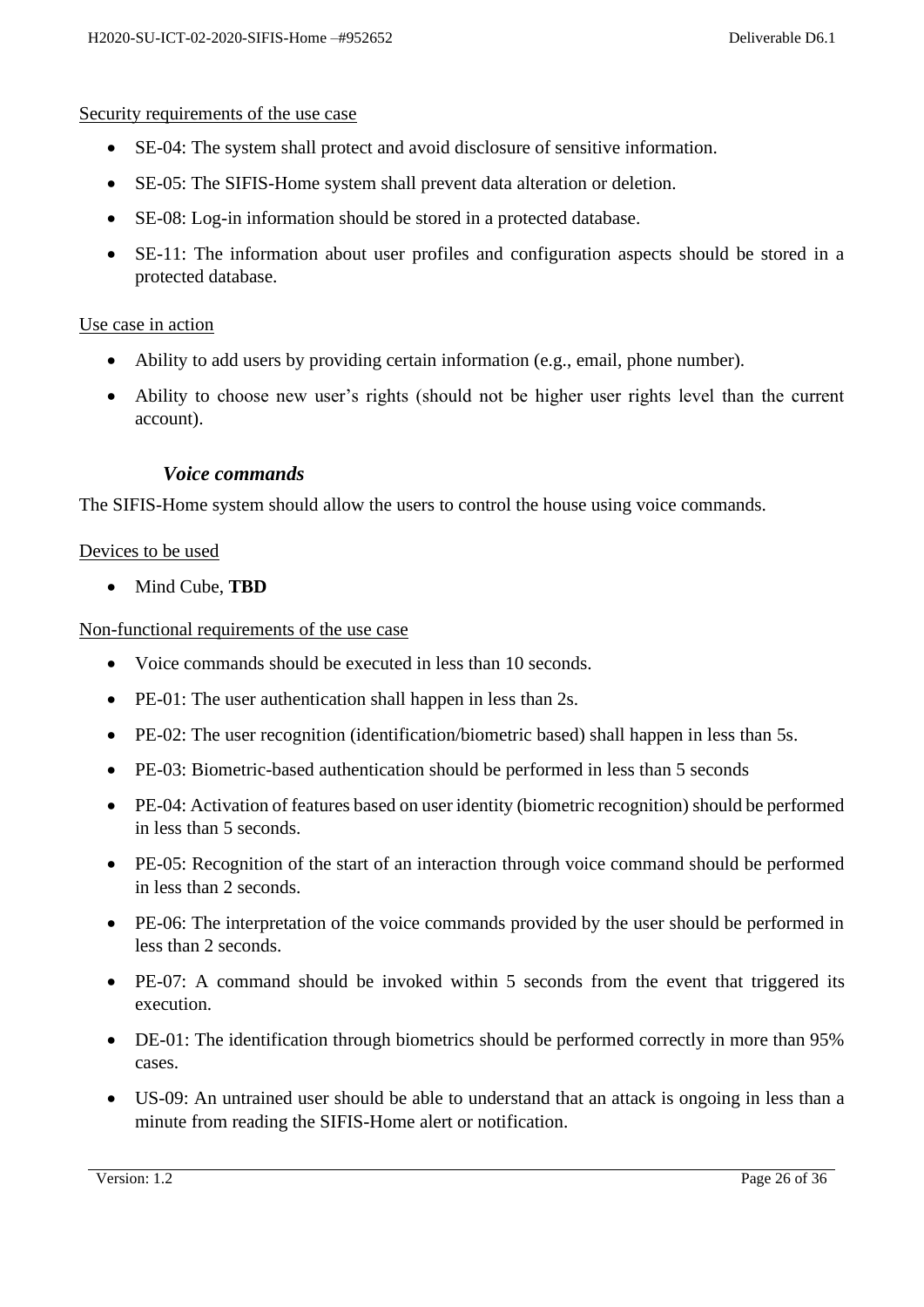#### Security requirements of the use case

- Voice commands are not executed if the house is in away mode.
- Voice commands are not stored on the devices.
- Anonymization of the recorded commands should be performed.
- SE-07: Biometrics must be stored safely in the SIFIS-Home database.
- SE-13: Data confidentiality shall be ensured all the time.
- SE-50: The identity of the speaker should not be identifiable if the analysis is outsourced to external services.
- SE-51: The background noises in the audio streams must be anonymized if the analysis is outsourced to external devices.

#### Use case in action

• Ability to give voice commands from the control center.

#### *Face recognition*

<span id="page-26-0"></span>A SIFIS-Home house should go from Away to In-House mode when the face of a user of the house is recognized.

#### Devices to be used

• Mind Cube, **TBD**

Non-functional requirements of the use case

- Face recognition should take no more than 10 seconds.
- PE-01: The user authentication shall happen in less than 2s.
- PE-02: The user recognition (identification/biometric based) shall happen in less than 5s.
- PE-03: Biometric-based authentication should be performed in less than 5 seconds
- PE-04: Activation of features based on user identity (biometric recognition) should be performed in less than 5 seconds.
- US-08: The image-based identification through biometrics in a room (interior) or in an open space (exterior), without obstacles or face covering elements, it should be performed by the system in a radius of at least 10 meters from the device.

#### Security requirements of the use case

- Images are not stored on the devices.
- SE-07: Biometrics must be stored safely in the SIFIS-Home database.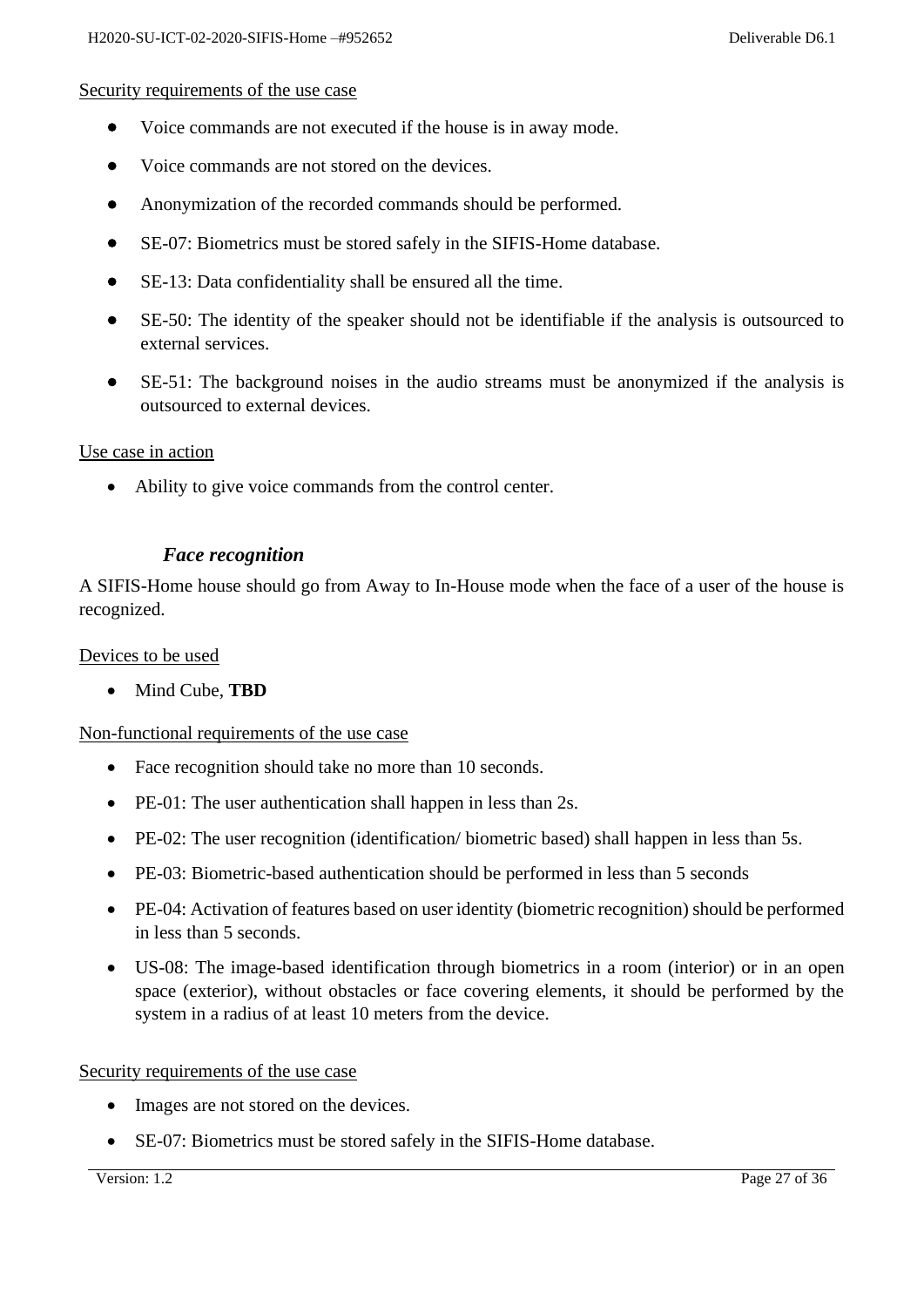- SE-13: Data confidentiality shall be ensured all the time.
- SE-31: It shall be possible and feasible to provide devices with the necessary key material to establish their security associations and to communicate securely, with preference for automatic procedures.
- SE-34: Source authentication of protected messages shall be ensured, also in a group communication setup where one-to-many messages are exchanged.

#### Use case in action

• Notification on the control panel when the mode has changed. Ability to switch between different modes if available.

#### *Parental control*

<span id="page-27-0"></span>The SIFIS-Home system should be able to recognize the age of the users in a certain room to be able to execute parental control (e.g., turn off the TV if the current TV program is not good for children).

#### Devices to be used

• Mind Cube, **TBD**

#### Non-functional requirements of the use case

• Age estimation of users should take less than 10 seconds.

#### Security requirements of the use case

- Images are not stored on the devices.
- SE-07: Biometrics must be stored safely in the SIFIS-Home database.
- SE-08: Log-in information should be stored in a protected database.
- SE-15: Software and apps shall only be installed with authorisation of the smart home administrator or resident users.
- SE-31: It shall be possible and feasible to provide devices with the necessary key material to establish their security associations and to communicate securely, with preference for automatic procedures.
- SE-34: Source authentication of protected messages shall be ensured, also in a group communication setup where one-to-many messages are exchanged.

#### Use case in action

• Ability to add ages for user profiles if available which would make the parental control easier, faster and adds a better level of security than handling images.

#### *Listening to 3rd party devices via SIFIS interfaces*

<span id="page-27-1"></span>The SIFIS-Home system should be able to communicate with other manufacturer devices via protocols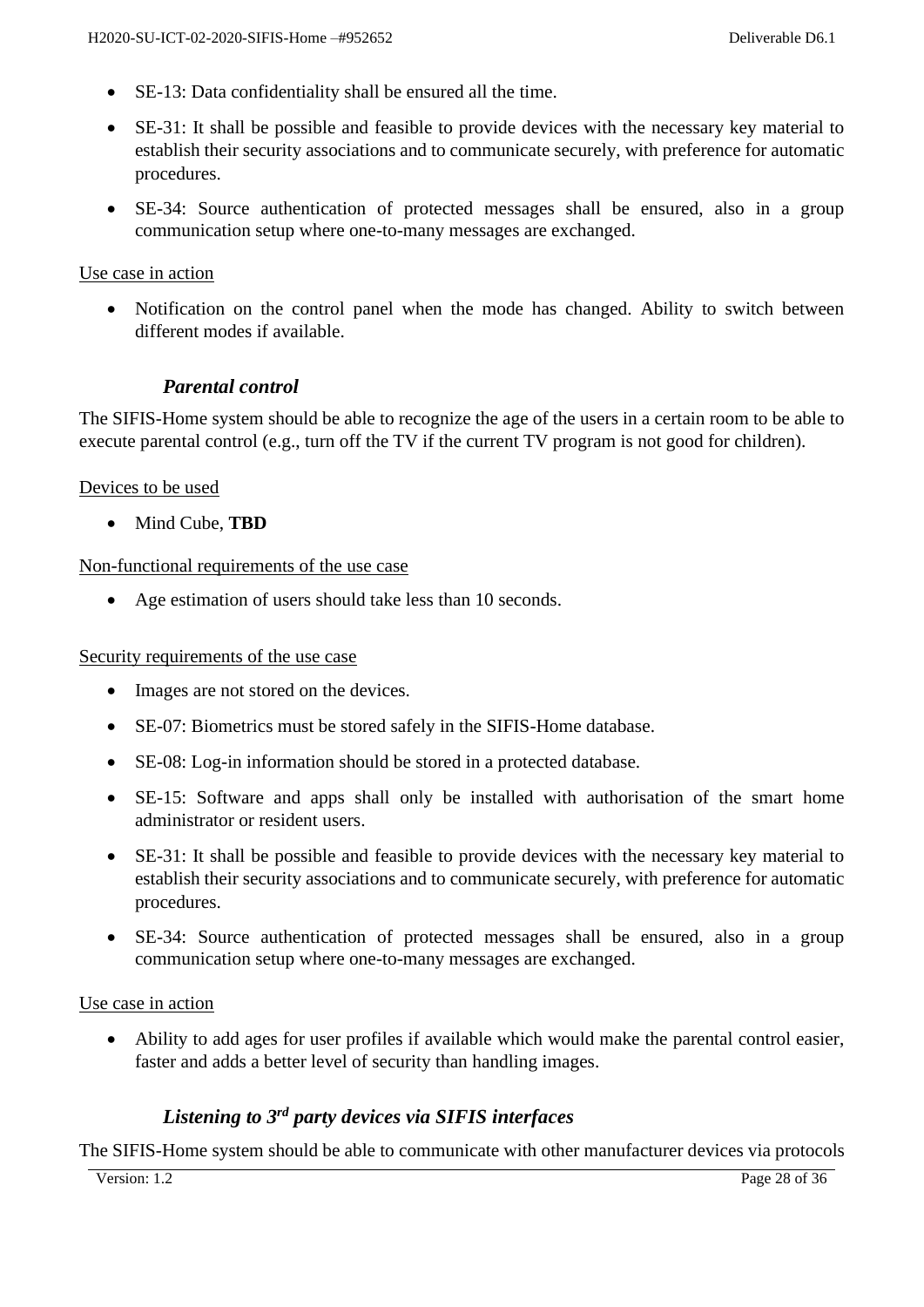defined in earlier work packages (WP5: MQTT, WebThings) Sensative Strips can be used to detect water leak.

#### Devices to be used

• Sensative Strips

#### Non-functional requirements of the use case

- Indication of water leak should be visible in less than 5 seconds after water leak occurred
- PE-19: The configuration of policies for groups of users should be applied and enforced in less than 60 seconds.
- US-15: An untrained user should be able to complete the configuration of policies for groups of users in less than 5 minutes.
- DE-11: The installation of the selected app should be completed successfully in at least 95% of cases.

#### Security requirements of the use case

- The communication between the sensors and the system should be secure.
- SE-09: The information about registered devices, their characteristics and their configurations should be stored in a protected database.
- SE-12: Data paths should be identified to allow data tracking and detect data leaving the smarthome perimeter, according to policies.
- SE-17: Anomalous device behaviours should be identified and signalled in less than 60 seconds.
- SE-20: Access to devices' functionalities should be protected and controlled.
- SE-31: It shall be possible and feasible to provide devices with the necessary key material to establish their security associations and to communicate securely, with preference for automatic procedures.
- SE-34: Source authentication of protected messages shall be ensured, also in a group communication setup where one-to-many messages are exchanged.

#### Use case in action

• Control center should inform users with a badge or similar feature of third-party devices compared to SIFIS-Home devices.

## *Controlling 3rd party devices via SIFIS-Home interfaces*

<span id="page-28-0"></span>The SIFIS-Home system should be able to communicate with other manufacturer devices via protocols defined in earlier work packages (WP5: MQTT, WebThings). Riots Thermostat is used to control temperature of a home. Requested temperature can be changed from the control panel.

#### Devices to be used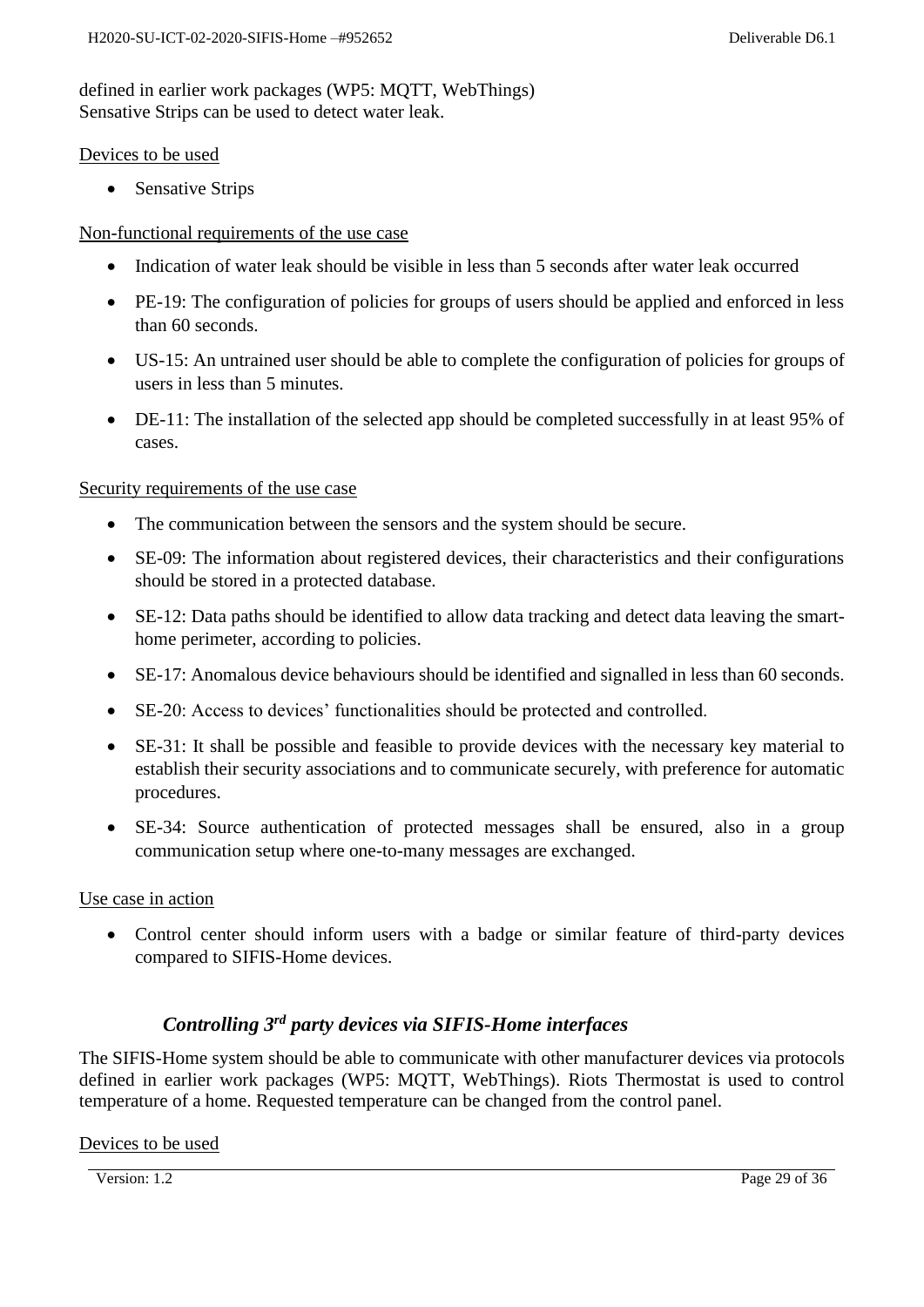• Riots Thermostat

#### Non-functional requirements of the use case

- Operation should happen in less than 5 second after issuing the command.
- PE-01: The user authentication shall happen in less than 2s.
- PE-02: The user recognition (identification/biometric based) shall happen in less than 5s.
- PE-03: Biometric-based authentication should be performed in less than 5 seconds.
- PE-07: A command should be invoked within 5 seconds from the event that triggered its execution.
- PE-13: The registration of a new device should be completed in less than 30 seconds.
- PE-14: The list of registered devices shall be shown by the SIFIS-Home system in less than 30 seconds.
- PE-15: The de-registration of a device should be completed in less than 30 seconds.
- US-11: An untrained user should be able to perform the device registration procedure in less than 5 minutes.

#### Security requirements of the use case

- The communication between the actuators and the system should be secure.
- SE-12: Data paths should be identified to allow data tracking and detect data leaving the smarthome perimeter, according to policies.
- SE-16: Users must be able to configure and allow the usage of data to the SIFIS-Home framework and third-party software.
- SE-34: Source authentication of protected messages shall be ensured, also in a group communication setup where one-to-many messages are exchanged.

#### Use case in action

• Provide similar UI controls as compared to SIFIS-Home devices, but the management of thirdparty devices should be visually or logically separated from them.

#### *Access privileges to physical resources*

<span id="page-29-0"></span>Eligible users must be able to access the physical and tactile resources in addition of their settings in SIFIS-Home app or control panel.

#### Devices to be used

• Mind Cube, Shelly Actuator, Smart doorbell, Riots Mama, Riots Thermostat, Smartphone, Raspberry Pi

#### Non-functional requirements

• PE-14: The list of registered devices shall be shown by the SIFIS-Home system in less than 30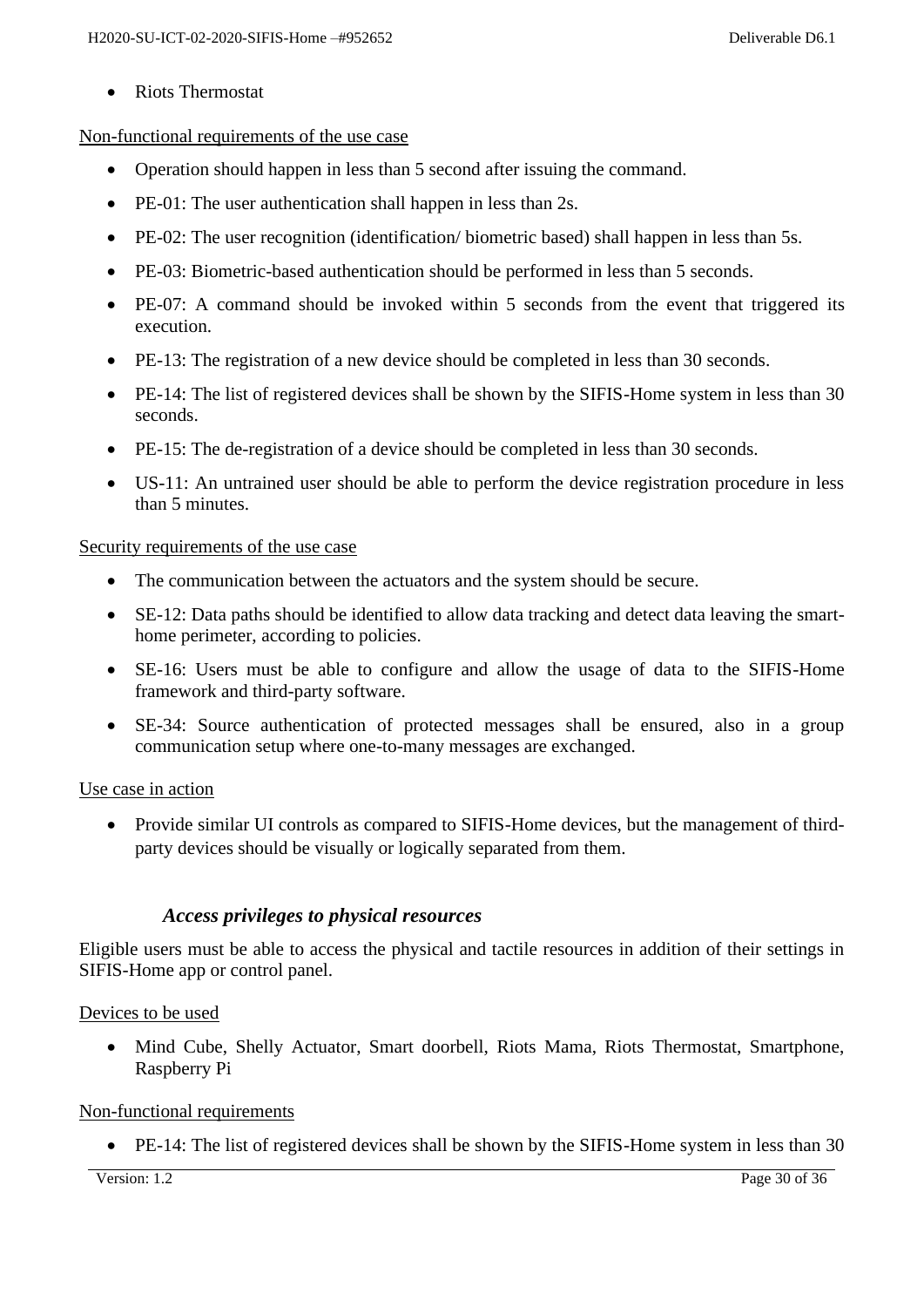seconds.

- PE-17: The current configuration of a device should be retrieved in less than 10 seconds.
- PE-20: The configuration of policies for groups of devices should be applied and enforced in less than 60 seconds.
- PE-21: The list of policies should be retrieved in less than 30 seconds.
- RE-01: The system shall not fail more than once a week (in average).
- US-01: The system shall be easy to use for users with no technical background.
- US-05 The SIFIS-Home hardware components should be easy to use for the elderly and users with no engineering background.
- US-07 Proper and easy hardware installation should be considered.
- US-11 An untrained user should be able to perform the device registration procedure in less than 5 minutes.
- DE-06 Core functionalities should be replicated on multiple devices to avoid single points of failure.
- DE-07 The registration of a new device should be successful in at least 99% of the cases.
- DE-18: The SIFIS-Home system is required to be fault tolerant, it should continue to operate, even if one or more of the nodes fail.

Security requirements of the use case

- SE-02: APIs for the communication with external devices must be secured.
- SE-09: The information about the registered devices, their characteristics and their configurations should be stored in a protected database.
- SE-19: Access to devices functionalities should be protected and controlled.
- SE-28: The SIFIS-Home architecture shall be resilient to physical device damage or failure.
- SE-40: The system shall provide a means to enforce flexible, fine-grained and reactive authorized access control for devices to access remote resources at other devices.
- SE-42: The system shall provide a means for enabling devices to get agile and possibly automatic notification, in order to signal pertaining access credentials that have been revoked while still unexpired.
- SE-49: Definition of a template for each type of device which describes the features of the specific type of device.

#### Use case in action

• Ensure that each device is accessible by the users who are eligible to access them.

#### *Access device's configurations*

<span id="page-30-0"></span>The settings must be based on the privileges of the user account. Each account is only allowed to see and control the settings they are eligible to modify.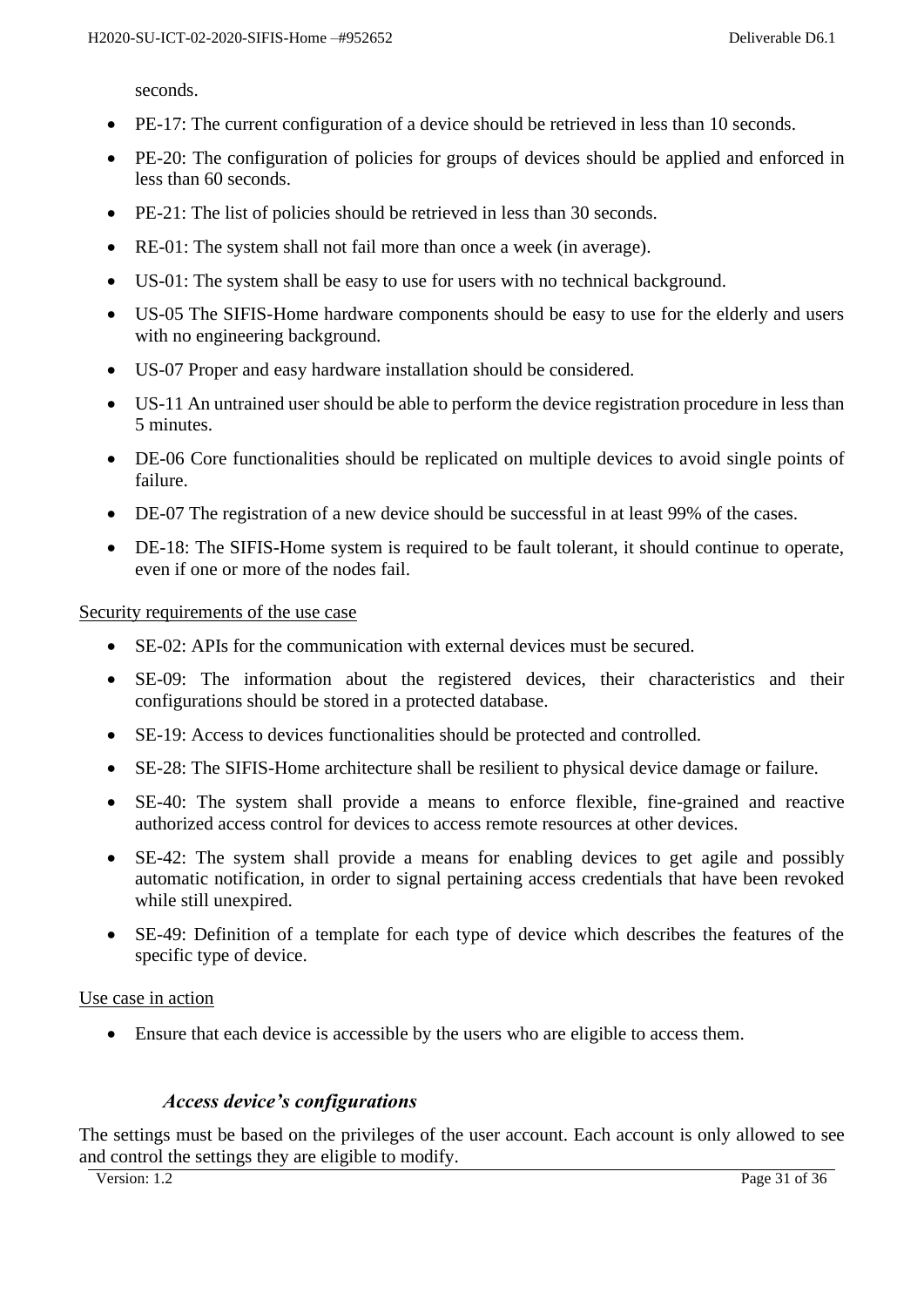#### Devices to be used

• Mind Cube, Shelly Actuator, Smart doorbell, Riots Mama, Riots Thermostat, Smartphone

Non-functional requirements

- PE-14: The list of registered devices shall be shown by the SIFIS-Home system in less than 30 seconds.
- PE-17: The current configuration of a device should be retrieved in less than 10 seconds.
- PE-18: The marketplace should be accessible in less than 60 seconds.
- PE-20: The configuration of policies for groups of devices should be applied and enforced in less than 60 seconds.
- PE-21: The list of policies should be retrieved in less than 30 seconds.
- RE-01: The system shall not fail more than once a week (in average).
- AV-01: The SIFIS-Home system services and devices shall be available 99% of the time.
- US-01: The system shall be easy to use for users with no technical background.
- US-04: The SIFIS-Home system shall preserve consistency among all devices, related database and constraints.
- US-13: An untrained user should be able to perform the configuration of devices in less than 5 minutes.
- US-19: An untrained user should be able to access the statistics for visualizing and interpreting them in less than 5 minutes.
- DE-06: Core functionalities should be replicated on multiple devices to avoid single points of failure.
- DE-08: The de-registration of a new device should be successful in at least 99% of the cases
- DE-09: The configuration changes should be propagated successfully to the devices in more than 99% of times.
- DE-10: The SIFIS-Home system should be able to restore the previous configurations if there are errors in applying configuration changes.

Security requirements of the use case

- SE-01: APIs for the communication with internal devices must be secured.
- SE-02: APIs for the communication with external devices must be secured.
- SE-09: The information about the registered devices, their characteristics and their configurations should be stored in a protected database.
- SE-11: The information about user profiles and configuration aspects should be stored in a protected database.
- SE-13: Data confidentiality shall be ensured all the time.
- SE-19: Access to devices functionalities should be protected and controlled.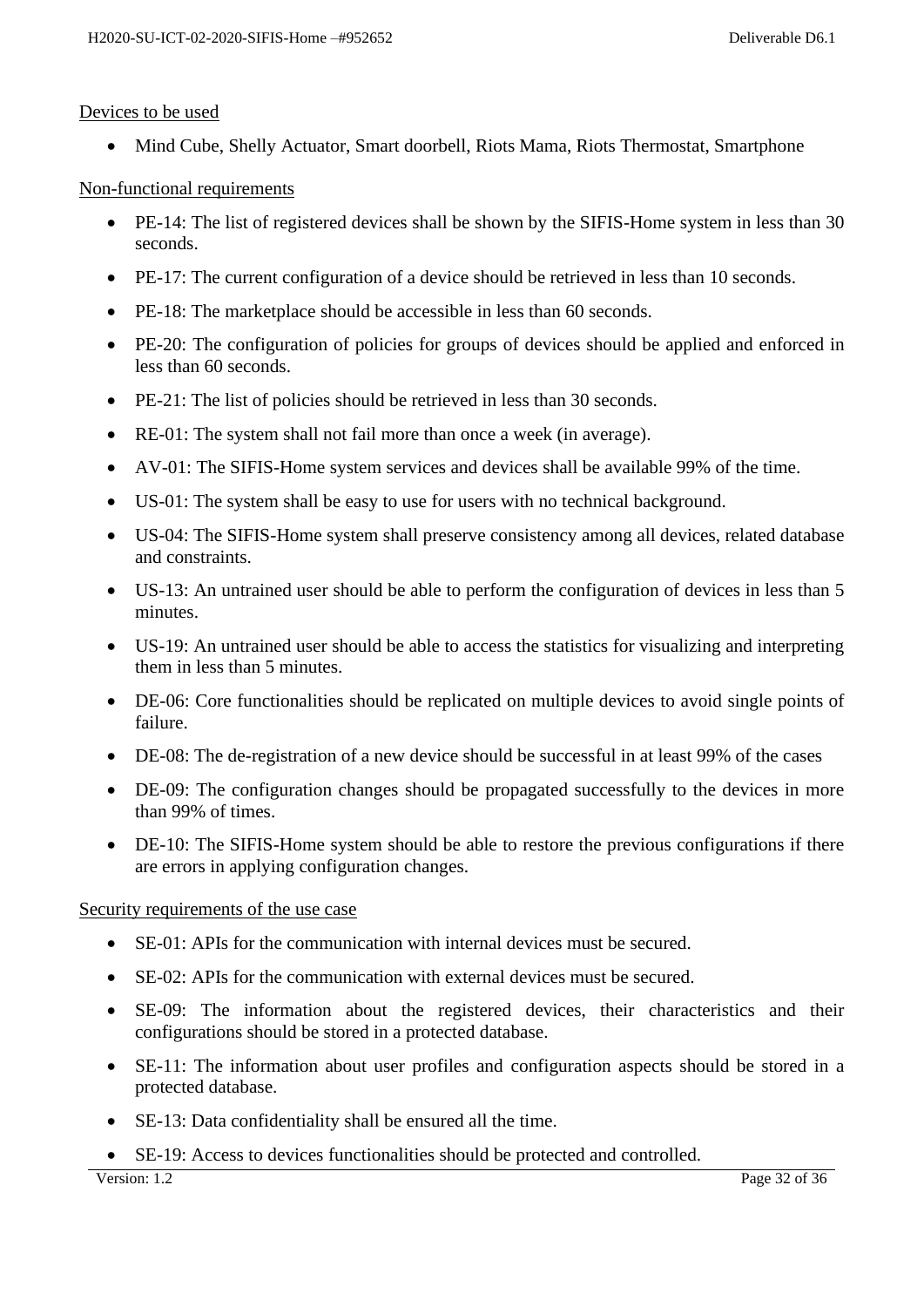- SE-30: Unless thoroughly assessed and acceptable for the specific application, communications in the networked environment shall be secured, by ensuring confidentiality/integrity/authenticity of messages, as well as protecting from replay protection.
- SE-42: The system shall provide a means for enabling devices to get agile and possibly automatic notification, in order to signal pertaining access credentials that have been revoked while still unexpired.

#### Use case in action

• Provide an interface for accessing a list of devices which are available for the user and to further access their settings based on the user's rights.

## *Availability of services and applications*

<span id="page-32-0"></span>To make the user experience smooth and logical, users only need to see what they are allowed to see. Based on user rights, the more there are choices the better rights the user has. This way there are a minimal number of possible errors, considering the user knows what they are doing. Maintainers and controllers can restrict access to services and applications based on users and their profiles.

#### Devices to be used

• Mind Cube, Shelly Actuator, Smart doorbell, Riots Thermostat

#### Non-functional requirements

- PE-02: The user recognition (identification/biometric based) shall happen in less than 5s.
- PE-03: Biometric-based authentication should be performed in less than 5 seconds.
- PE-04: Activation of features based on user identity (biometric recognition) should be performed in less than 5 seconds.
- PE-07: A command should be invoked within 5 seconds from the event that triggered its execution.
- PE-18: The marketplace should be accessible in less than 60 seconds.
- PE-20: The configuration of policies for groups of devices should be applied and enforced in less than 60 seconds.
- PE-21: The list of policies should be retrieved in less than 30 seconds.
- US-14: An untrained user should be able to perform the installation of an application in less than 5 minutes.
- US-22: The list of applications running on each device should be available to MLADS.
- DE-11: The installation of the selected app should be completed successfully in at least 95% of cases.

#### Security requirements of the use case

• SE-09: The information about the registered devices, their characteristics and their configurations should be stored in a protected database.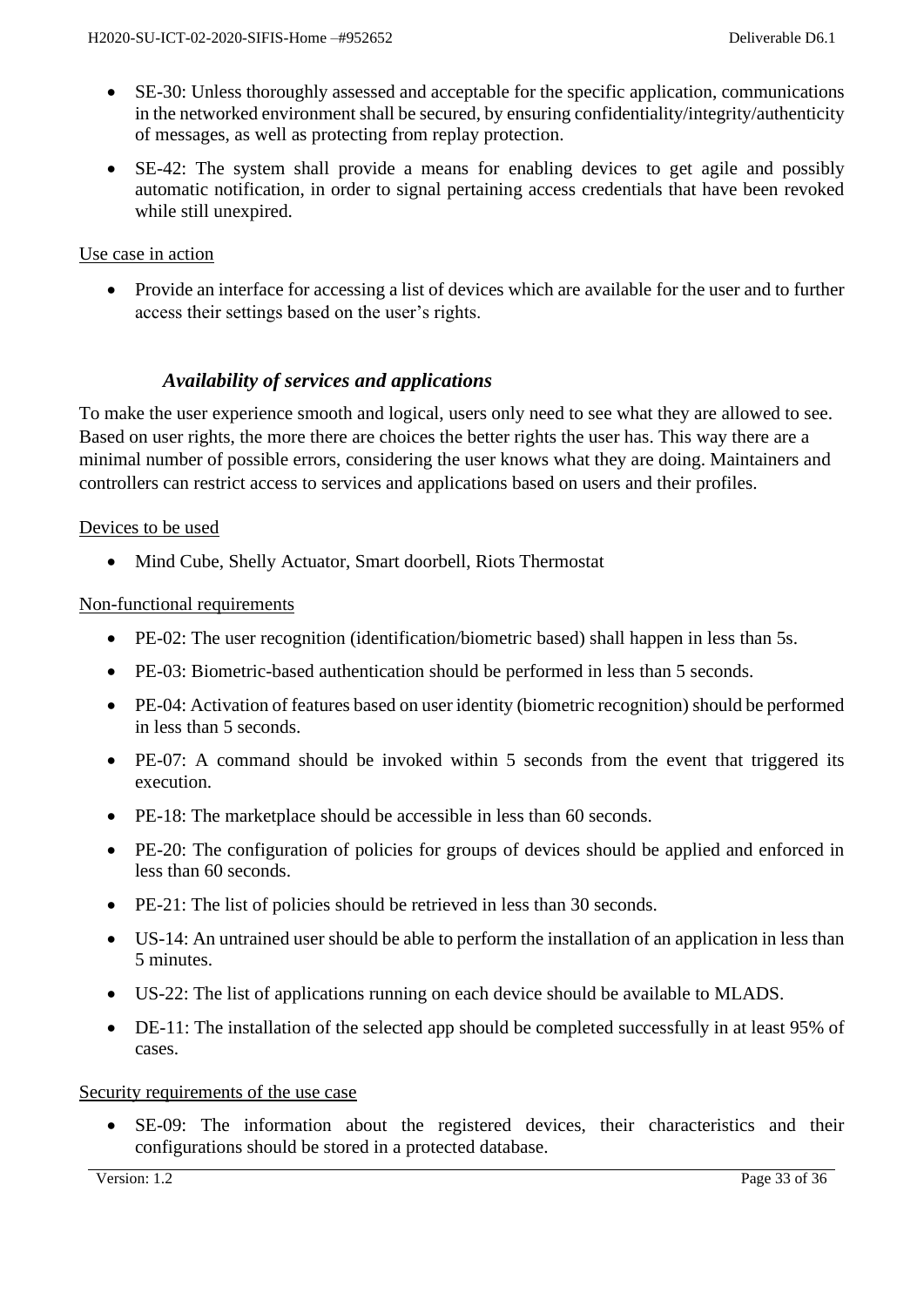- SE-11: The information about user profiles and configuration aspects should be stored in a protected database.
- SE-12: Data paths should be identified to allow data tracking and detect data leaving the smarthome perimeter, according to policies.
- SE-13: Data confidentiality shall be ensured all the time.
- SE-19: Access to devices functionalities should be protected and controlled.

#### Use case in action

- Provide an interface for accessing the applications and services that are available for each of the devices which the user has rights to access.
- Provide a way to add or remove user rights for specific services and applications.

## <span id="page-33-0"></span>**6. Acceptance tests for the use cases**

Following acceptance tests (Table 4) have been defined for the use cases listed in previous chapter. Each test case is tested to verify that the requirements are met.

| <b>Test ID</b> | Use case #                                                                                               | <b>Test description</b>                                                                                                                                                                                 | <b>Expected result</b>                                                                                       |
|----------------|----------------------------------------------------------------------------------------------------------|---------------------------------------------------------------------------------------------------------------------------------------------------------------------------------------------------------|--------------------------------------------------------------------------------------------------------------|
| $AT6_1$        | $6_1$ Turn on/off lights using<br>the control panel                                                      | Turn off the lights from   Lights turn off in 1 second<br>control panel                                                                                                                                 |                                                                                                              |
| $AT6_2$        | 62                                                                                                       | Turn on the lights from<br>control panel                                                                                                                                                                |                                                                                                              |
| $AT6_3$        | Being notified if someone is<br>at the doorbell                                                          | notification<br>Show<br>a<br>on<br>control panel                                                                                                                                                        | Notify user on the control<br>panel or app.                                                                  |
| $AT6_4$        | Turn on/off lights pressing<br>and releasing buttons                                                     | Turn on/off the lights on<br>control panel and/or mobile<br>app                                                                                                                                         | Lights turn on/off in 1<br>second depending on their<br>initial state.                                       |
| $AT6_5$        | Being alerted if<br>motion<br>detect<br>people<br>sensors<br>presence while the House is<br>in away mode | The<br>home<br>smart<br>be<br>administrator<br>must<br>notified<br>as<br>soon<br>as<br>an<br>unauthorized<br>has<br>person<br>accessed the smart home or a<br>situation<br>dangerous<br>is<br>detected. | The user should be notified<br>that someone is inside the<br>less<br>than<br>house<br>in<br>- 3<br>seconds.  |
| $AT6_6$        | Being able to interact with<br>devices<br>if<br>the<br>only<br>authorized by SIFIS                       | Only show devices which the<br>user is eligible to see.                                                                                                                                                 | Show a list of available<br>devices                                                                          |
| $AT6_7$        | Being able to control the<br>house in case of failures                                                   | Provide control over different<br>events of failure                                                                                                                                                     | The user should be notified<br>of a smart device/Internet<br>connectivity failure in less<br>than 5 minutes. |
| $AT6_8$        | Being alerted if a software<br>attack is detected                                                        | The<br>home<br>smart<br>administrator<br>be<br>must<br>notified as soon as a software                                                                                                                   | An abnormal (suspicious)<br>behavior<br>caused<br>by<br><sub>a</sub><br>malware shall be identified          |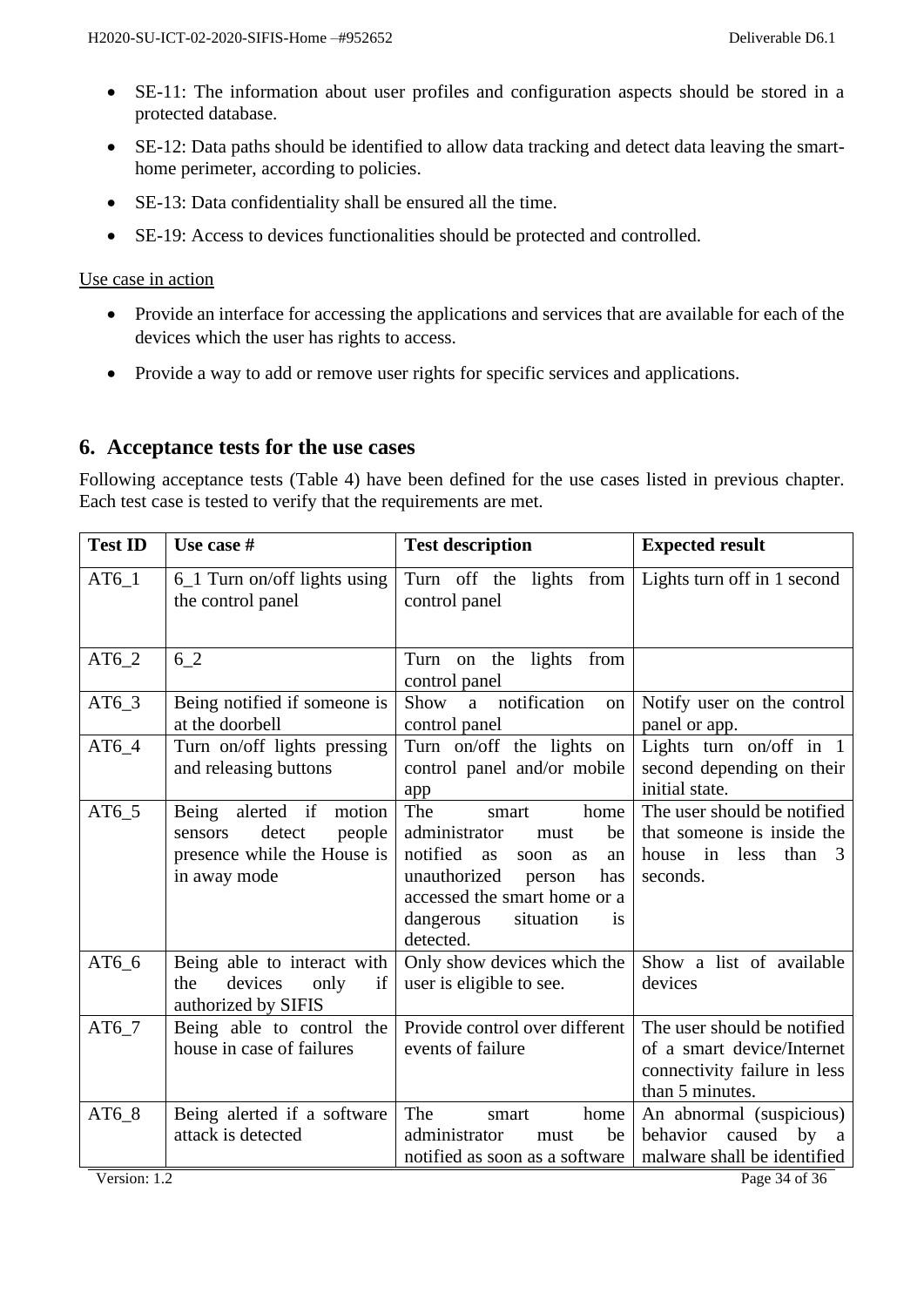|          |                                                                          | intrusion is detected in the                                                                                                                                   | and notified within 60                                                                                                         |
|----------|--------------------------------------------------------------------------|----------------------------------------------------------------------------------------------------------------------------------------------------------------|--------------------------------------------------------------------------------------------------------------------------------|
|          |                                                                          | smart home system.                                                                                                                                             | seconds.                                                                                                                       |
| $AT6_9$  | Being alerted if a device is<br>generating anomalous traffic             | The<br>home<br>smart<br>administrator<br>be<br>must<br>notified as soon as a software<br>intrusion is detected in the<br>smart home system.                    | An abnormal (suspicious)<br>caused by a<br>behavior<br>malware shall be identified<br>and notified within 60<br>seconds.       |
| AT6_10   | Policy definition                                                        | Provide user with a list of<br>policies<br>and<br>control<br>for<br>enabling or disabling them.                                                                | configuration<br>The<br>of<br>policies for groups of users<br>should be applied<br>and<br>enforced in less than 60<br>seconds. |
| AT6_11   | Policy engine: show that<br>actions are not executed if<br>not allowed   | Show an error if an action is<br>forbidden from the user.                                                                                                      | Only allowed users should<br>receive the notifications of<br>policy violation.                                                 |
| $AT6_12$ | Install<br>third-party<br>a<br>application                               | Provide ways to install a<br>third-party<br>in<br>the<br>app<br>marketplace.                                                                                   | Display third-party apps in<br>marketplace if they are<br>compatible with SIFIS-<br>Home.                                      |
| AT6_13   | Create different users using<br>the control panel                        | The actor must have the<br>possibility to create a new<br>user profile assigning them<br>custom privileges and the<br>device<br>and<br>application<br>allowed. | Provide settings for adding<br>new users.                                                                                      |
| AT6_14   | Voice commands                                                           | The actor can authenticate to<br>the SIFIS-Home framework<br>using their voice.                                                                                | Provide ways to give voice<br>commands and provide an<br>action<br>based<br>the<br>on<br>command.                              |
| AT6_15   | Voice commands                                                           | The actor can manage the<br>home<br>components<br>smart<br>through voice commands.                                                                             | Provide ways to give voice<br>commands and provide an<br>action<br>based<br>the<br>on<br>command.                              |
| AT6_16   | Face recognition                                                         | Ability to recognize a face in<br>camera view.                                                                                                                 | Recognizes a face from<br>camera feed or an image.                                                                             |
| AT6_17   | Parental control                                                         | Ability to restrict certain ages<br>from certain content/devices.                                                                                              | Provide a setting for age<br>limits in device and/or app<br>settings.                                                          |
| AT6_18   | 3rd<br>Controlling<br>party<br>devices<br>SIFIS-Home<br>via<br>interface | The SIFIS-Home framework<br>must allow the installation of<br>a third-party application that<br>matches the<br>smart home<br>policies.                         | Provide<br>settings<br>for<br>adding/removing<br>and<br>controlling<br>third-party<br>devices.                                 |
| AT6_19   | Access privileges to physical<br>resources                               | Restrict and allow access to<br>individual devices.                                                                                                            | installed<br>Ensure<br>the<br>devices are not available<br>for everyone.                                                       |
| $AT6_20$ | device's<br>Access<br>configurations                                     | User<br>only<br>can<br>access<br>configurations<br>they<br>are<br>eligible to modify and see.                                                                  | User<br>only<br>can<br>reach<br>configurations if they are<br>allowed.                                                         |
| AT6_21   | Availability of services and                                             | Show<br>services<br>and                                                                                                                                        | User can only see content                                                                                                      |

Version: 1.2 Page 35 of 36